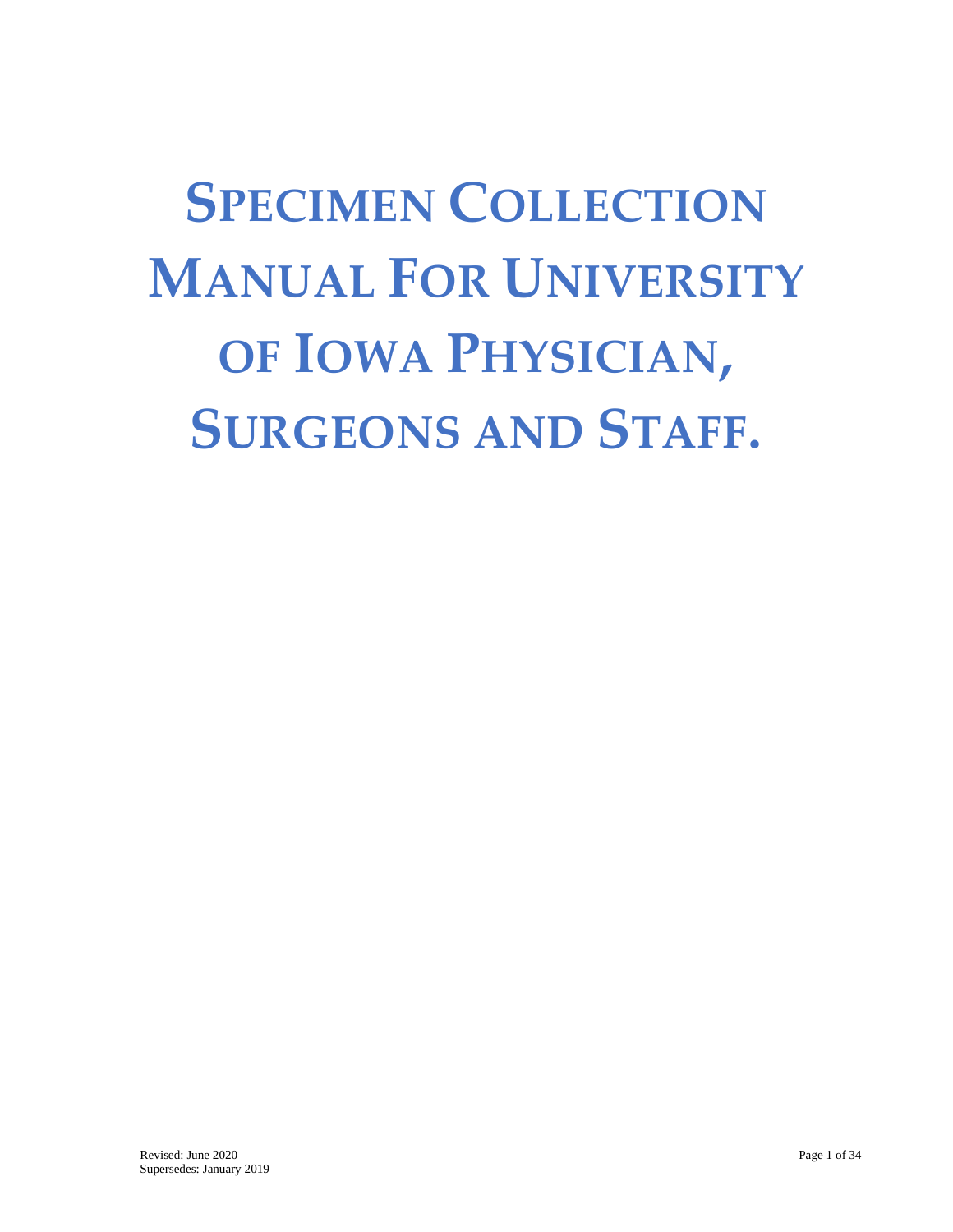## Table of Contents

| Handling, Labeling and Transportation of Specimens and Ophthalmic Pathology Consultation |  |
|------------------------------------------------------------------------------------------|--|
|                                                                                          |  |
|                                                                                          |  |
|                                                                                          |  |
|                                                                                          |  |
|                                                                                          |  |
|                                                                                          |  |
|                                                                                          |  |
|                                                                                          |  |
|                                                                                          |  |
|                                                                                          |  |
|                                                                                          |  |
|                                                                                          |  |
|                                                                                          |  |
|                                                                                          |  |
|                                                                                          |  |
|                                                                                          |  |
|                                                                                          |  |
|                                                                                          |  |
|                                                                                          |  |
|                                                                                          |  |
|                                                                                          |  |
|                                                                                          |  |
|                                                                                          |  |
|                                                                                          |  |
|                                                                                          |  |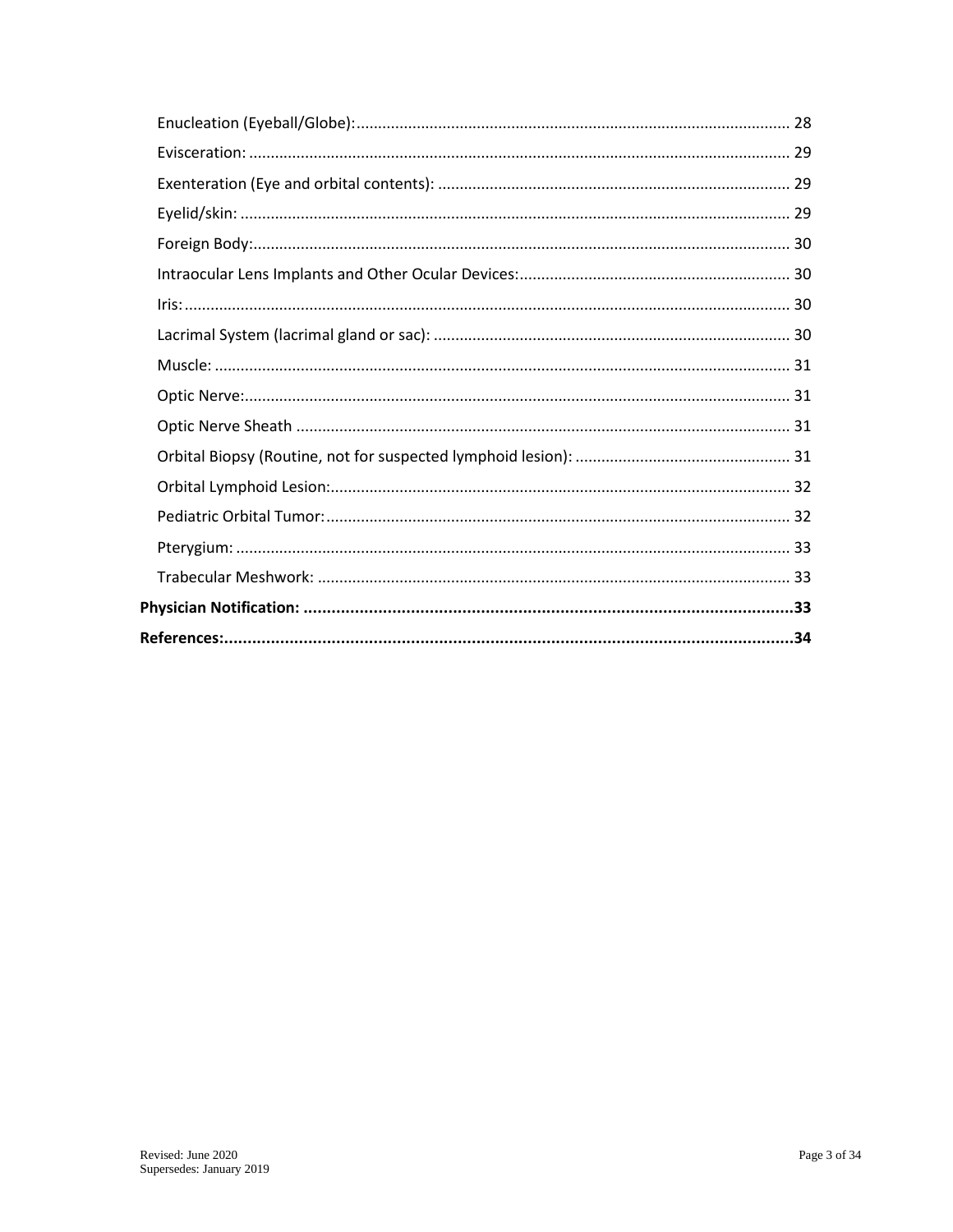## **DEPARTMENT OF OPHTHALMOLOGY UNIVERSITY OF IOWA HOSPITALS AND CLINICS OPHTHALMIC PATHOLOGY LABORATORY**

## <span id="page-3-0"></span>**Specimen Collection Manual for In-House Cases.**

The purpose of this collection manual is to provide specimen collection information to the Ophthalmology Department Nursing Station, Ambulatory Surgery Center, General OR, Iowa River Landing Clinic, Frozen Section Room and any other areas providing patient specimens to the F. C. Blodi Eye Pathology Laboratory, room 233, Medical Research Center building (MRC). This manual is found on the Ophthalmology Department's website at:<http://www.medicine.uiowa.edu/eye>/. Follow the path by clicking as follows: Patient Care  $\rightarrow$  Labs and Screening  $\rightarrow$  Ophthalmic Pathology. Notifications of annual review and updates are sent by e-mail to all Ophthalmology staff, the Main OR, Ambulatory Surgical Center (ASC), Children's Hospital OR, Frozen Section Room, and Iowa River Landing clinic.

Specimen collection begins with the removal of a fluid or a piece of tissue from a patient during a surgical procedure. If the procedure requires stat/rush or special attention, (i.e.: Acanthamoeba scraping, temporal artery biopsy, etc.) the F.C. Blodi Eye Pathology Laboratory should be contacted in advance of the procedure as the Eye Pathology Laboratory must prepare equipment and materials for these particular procedures prior to receiving the specimen. Dr. Syed (pager 2438) needs to be informed in advance for all fine needle aspiration procedures.

## <span id="page-3-1"></span>**General Information on Collection and Handling of Specimens.**

## <span id="page-3-2"></span>*Laboratory Hours:*

## <span id="page-3-3"></span>Routine pick-up:

- **a.** The Ophthalmic Pathology Laboratory Hours are Monday-Friday, 8:00 AM 5:00 PM excluding UIHC holidays.
- **b.** Ophthalmic Pathology has one routine specimen pick-up time between 2:30 and 3 PM Monday – Friday excluding UIHC holidays.

#### <span id="page-3-4"></span>Exceptions to routine pick-up time:

- **a. Temporal artery biopsies.**
- **b. Fine Needle Aspirations.**
- **c. Corneal Epithelial Scrapings.**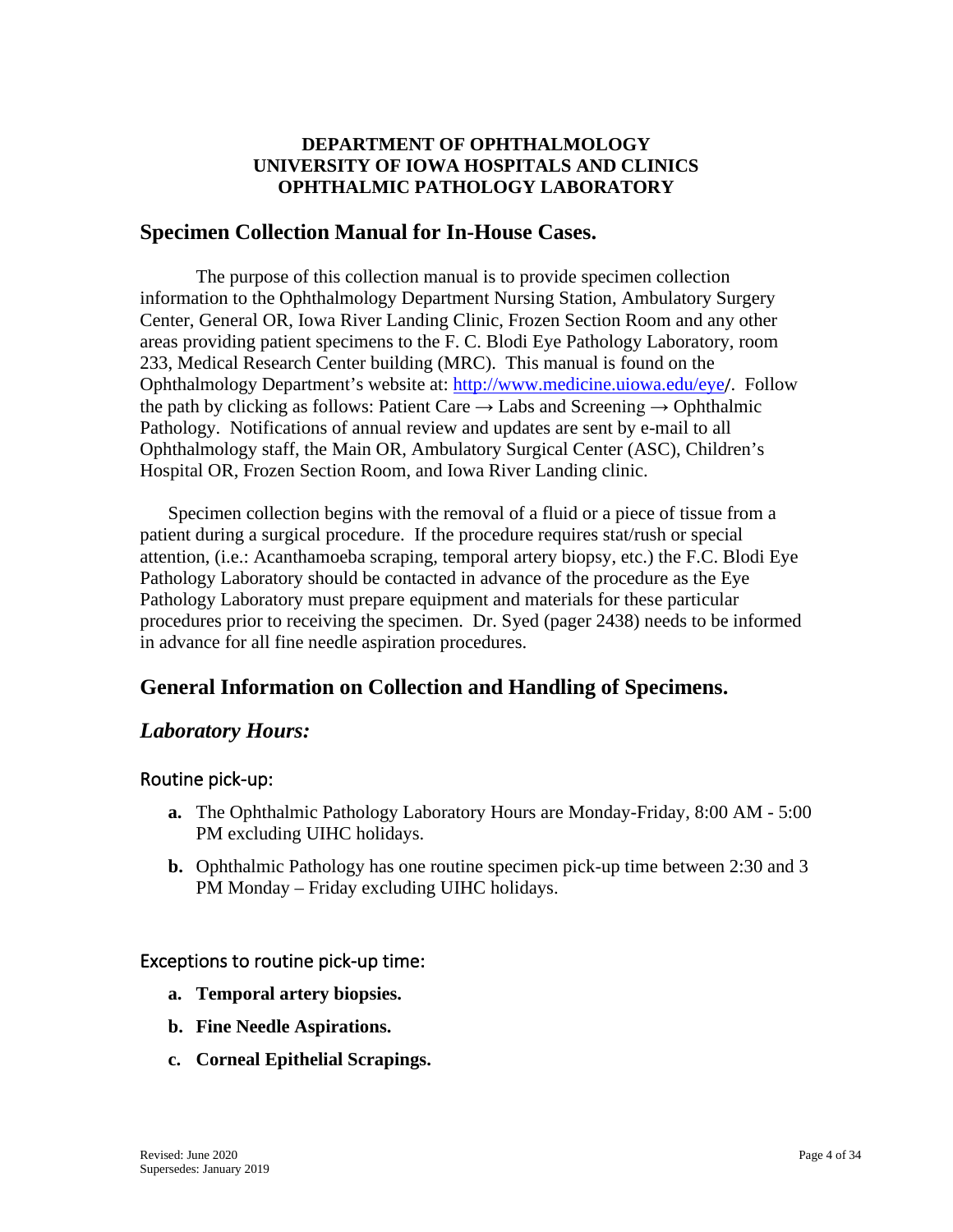## <span id="page-4-0"></span>*Handling, Labeling and Transportation of Specimens and Ophthalmic Pathology Consultation Request Forms.*

#### <span id="page-4-1"></span>Attending surgeon responsibilities:

- **a. Special procedure specimen collection**
	- **i.** Prior to surgery, refer to the **[Special Procedure Specimen Collection](#page-15-0)** section regarding handling instructions for the following procedures and specimen types:
		- **a)** Tissue from CJD/Creutzfeldt-Jakob disease patients
		- **b)** Acanthamoeba scraping
		- **c)** Electron microscopy
		- **d)** Fine needle aspirations
		- **e)** Frozen sections
		- **f)** Flow cytometry
		- **g)** Metabolic diseases (i.e.: gout, cystinosis, storage disease)
		- **h)** Temporal artery biopsy
		- **i)** Vitreous aspirates

#### **b. Routine Specimen Collection by Specimen Type**

**i.** Prior to surgery, refer to the **[Routine Specimen Collection](#page-25-0) by Specimen [Type](#page-25-0)** for handling instructions concerning specimens not mentioned in the Special Procedure Specimen Collection.

#### **c. University of Iowa Hospitals and Clinics By-laws**

**i.** All tissues surgically removed from a patient pertaining to the eye must be sent to the F.C. Blodi Eye Pathology Laboratory by virtue of the by-laws of the University of Iowa Hospitals and Clinics. Any exceptions must be approved by the Laboratory Director and the Chair of the Dept. of Ophthalmology and Visual Sciences in advance of the procedure.

#### **d. Exceptions to Tissue Submittal**

- **i.** The following list of tissue types have been declared exempt from pathologic examination and need not be sent to the F.C. Blodi Eye Pathology Laboratory.
	- **a)** Crystalline Lens (solid or aspirate) Cataract extractions
	- **b)** Vitreous Routine
	- **c)** Iris Routine iridectomy
	- **d)** Trabecular Meshwork Routine Trabeculectomy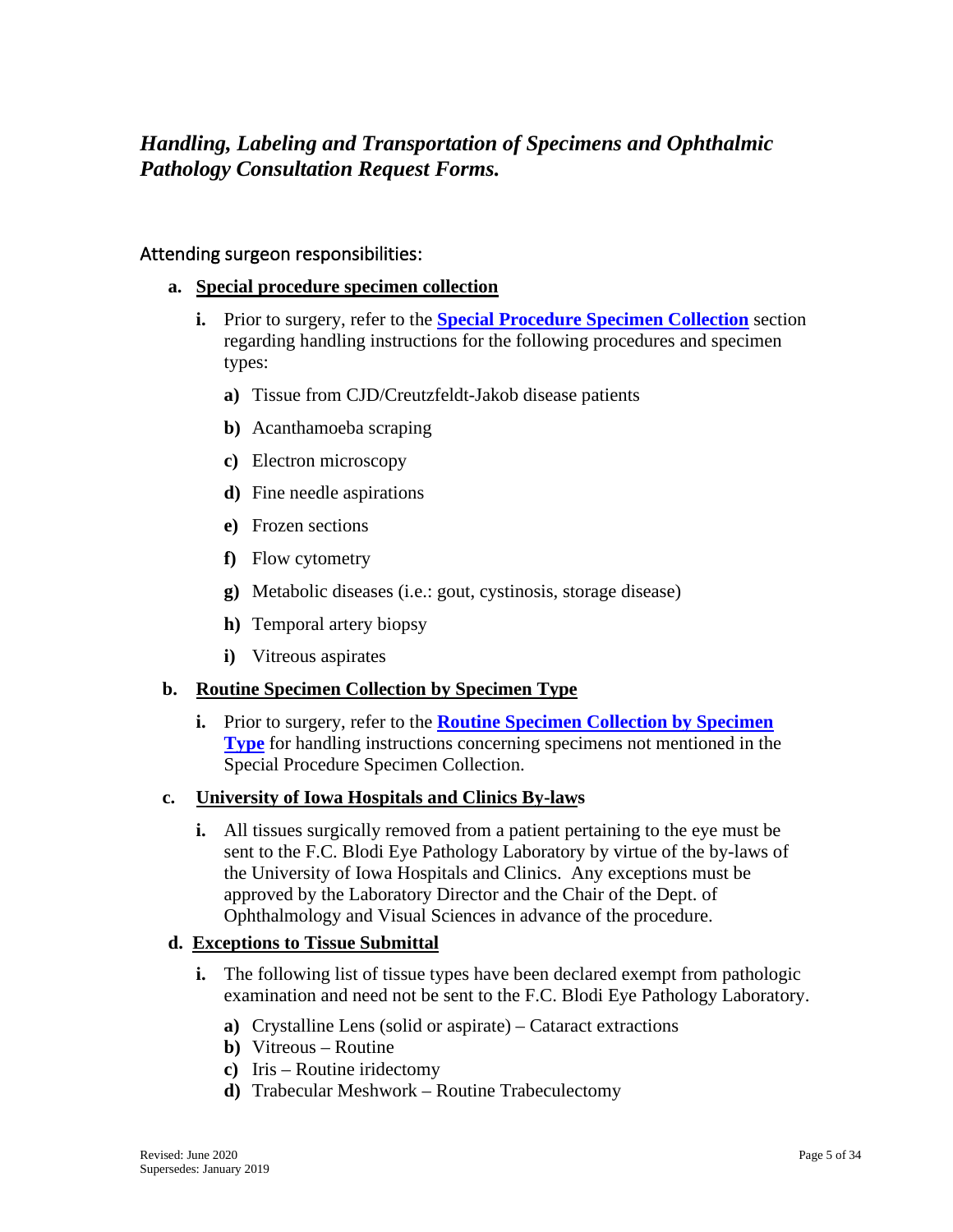- **e)** Skin rhytids from routine blepharoplasty
- **ii.** It is at the surgeon's discretion to determine whether pathologic examination of exempt tissues will aid in patient management/diagnoses. The surgeon may elect to submit exempt tissue to the F.C. Blodi Eye Pathology Laboratory as needed.
- **iii.** When these tissues are not submitted to the F.C. Blodi Eye Pathology Laboratory, they are discarded by the surgical areas per their specimen disposal protocol.

#### **e. Questions or Concerns**

**i.** Any questions concerning the handling of Ophthalmic specimens should be directed to the Ophthalmic Pathologist or the Ophthalmic Pathology Supervisor (319-335-7609), prior to performing the surgery.

#### **f. Ophthalmic and Adnexal Malignancies**

**i.** When a patient is referred to UIHC with a diagnosis of ophthalmic or ophthalmic adnexal malignancy made on a biopsy done elsewhere, the slides and copy of the report from the original biopsy should be obtained from the outside institution and referred to the Eye Pathology Laboratory for review prior to proceeding with any further therapy. **This is UIHC policy and is considered the standard of care.** The lab's yellow consultation form should be filled out and sent to the lab by the UIHC physician. The mailing address and phone number of the lab are available at the top of the yellow request form.

## <span id="page-5-0"></span>Operating room and ophthalmology nursing staff responsibilities:

#### **a. Special procedure specimen collection**

- **i.** Refer to the each of the following under the **Special Procedure Specimen [Collection](#page-15-0)** for specific handling instructions:
- **ii.** CJD/Cruetzfeldt-Jakob Disease
- **iii.** Acanthamoeba scraping
- **iv.** Electron microscopy
- **v.** Fine needle aspirations
- **vi.** Frozen sections
- **vii.** Flow cytometry
- **viii.** Metabolic diseases (i.e.: gout, cystinosis, storage disease)
- **ix.** Temporal artery biopsy
- **x.** Vitreous aspirates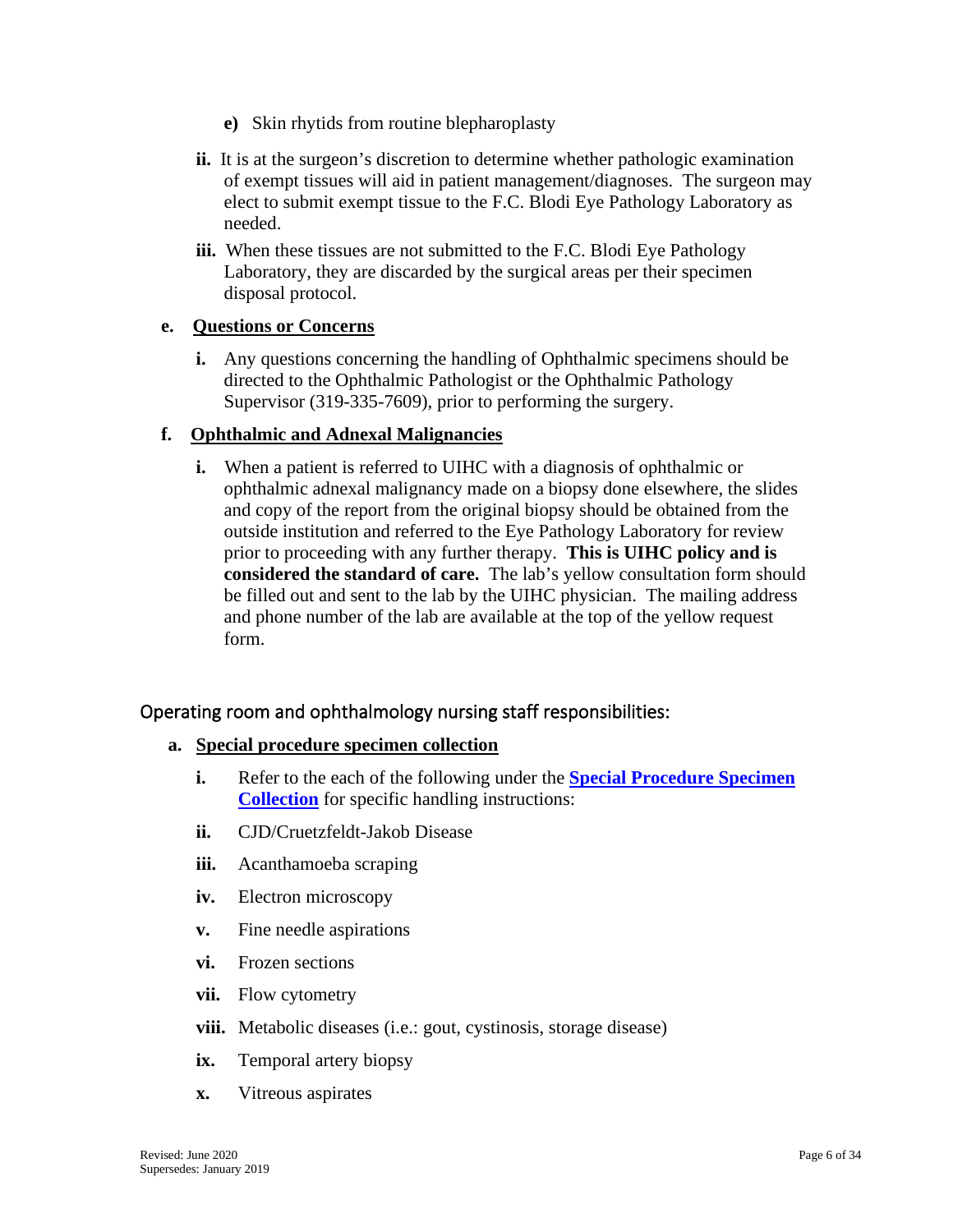#### **b. Routine Specimen Collection by Specimen Type**

**i.** Specimens that do not fall under the Special Procedure Specimen Collection portion of this manual should be considered "routine" and should be handled in the following manner (Refer to: **[Routine Specimen Collection by](#page-25-0)  [Specimen Type](#page-25-0)** for specific handling instructions):

**a)** Materials needed prior to beginning the surgery:

- **i)** A leak-proof specimen container with the correct type and amount of fixative, please refer to each specimen type under the **Routine Specimen Collection by Specimen Type** portion of this manual the for specific fixation instructions.
- **ii)** If formalin is used as the fixative, a formalin warning label must be placed on the specimen container.
- **iii)** An Eye Pathology Consultation Request form as indicated for providing diagrams, indicating surgical margins, etc.
- **ii.** Immediately after the "routine" tissue specimen has been removed from the patient do the following:
	- **a)** Place the tissue into the container with the proper fixative.
	- **b)** Make sure the tissue is completely covered by the fixative.
		- **i) DO NOT** wrap the tissue in gauze or other types of toweling as they will absorb the fixative and parts of the tissue may not be covered by the fixative causing the tissue to decompose.
	- **c)** The amount of fixative in the container will vary with the size of the specimen; however, the fixative should be a minimum of ten times the volume of the specimen being fixed.
		- **i)** Example 1: If the specimen is a trabeculectomy, corneal biopsy, corneal button, small skin biopsy, conjunctival biopsy, etc. there should be at least **25-30 ml** of fixative in the container.
		- **ii)** Example 2: If the specimen is an eyeball (enucleation) there should be at least **100 ml** of fixative in the container.
		- **iii**) Example 3: If the specimen is an exenteration (eye, eyelids and surrounding tissue) the container used should be large enough so that the fixative will **completely** cover the entire specimen.
	- **d)** Place the lid on the container properly and tightly to avoid a fixative spill.
		- **i)** If the fixative is formalin, glutaraldehyde or 100% alcohol and a spill occurs, refer to the respective Safety Data Sheet (SDS).

#### **\*\*\* NOTE \*\*\***

Surgical areas provide specimen containers.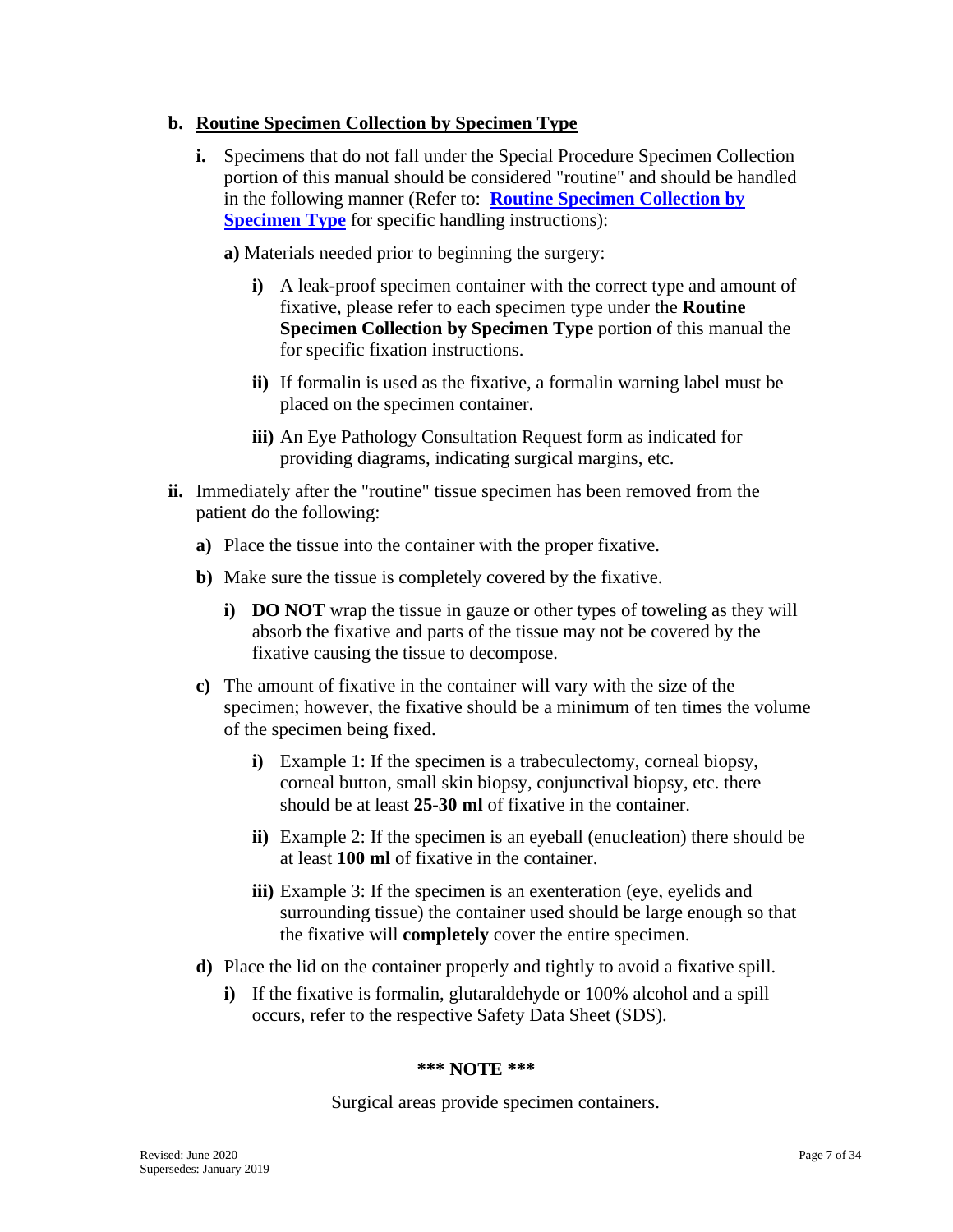#### **c. Identification and labeling of specimen containers**

- **i.** Identify and label all ophthalmology specimen containers with the following information:
	- **a) Two unique patient identifiers (name and medical record number or date of birth).**
	- **b) Source and location of the specimen: (i.e.: corneal button, left eye) depending on service specimen is from.**
	- **c) Formalin warning label (For formalin fixative).**
	- **d) Date of procedure/specimen obtained.**
- **ii.** Make sure that a well-constructed container with a secure lid is used.
- **iii.** Specimen containers must be labeled with the above information at the time of the procedure and before the container leaves the procedure room.

#### **d. Order for Eye Pathology Examination**

**i.** All specimens sent to the Eye Pathology laboratory must have an order placed for "**Eye Pathology Exam**" in EPIC clinic encounter or in EPIC OpTime.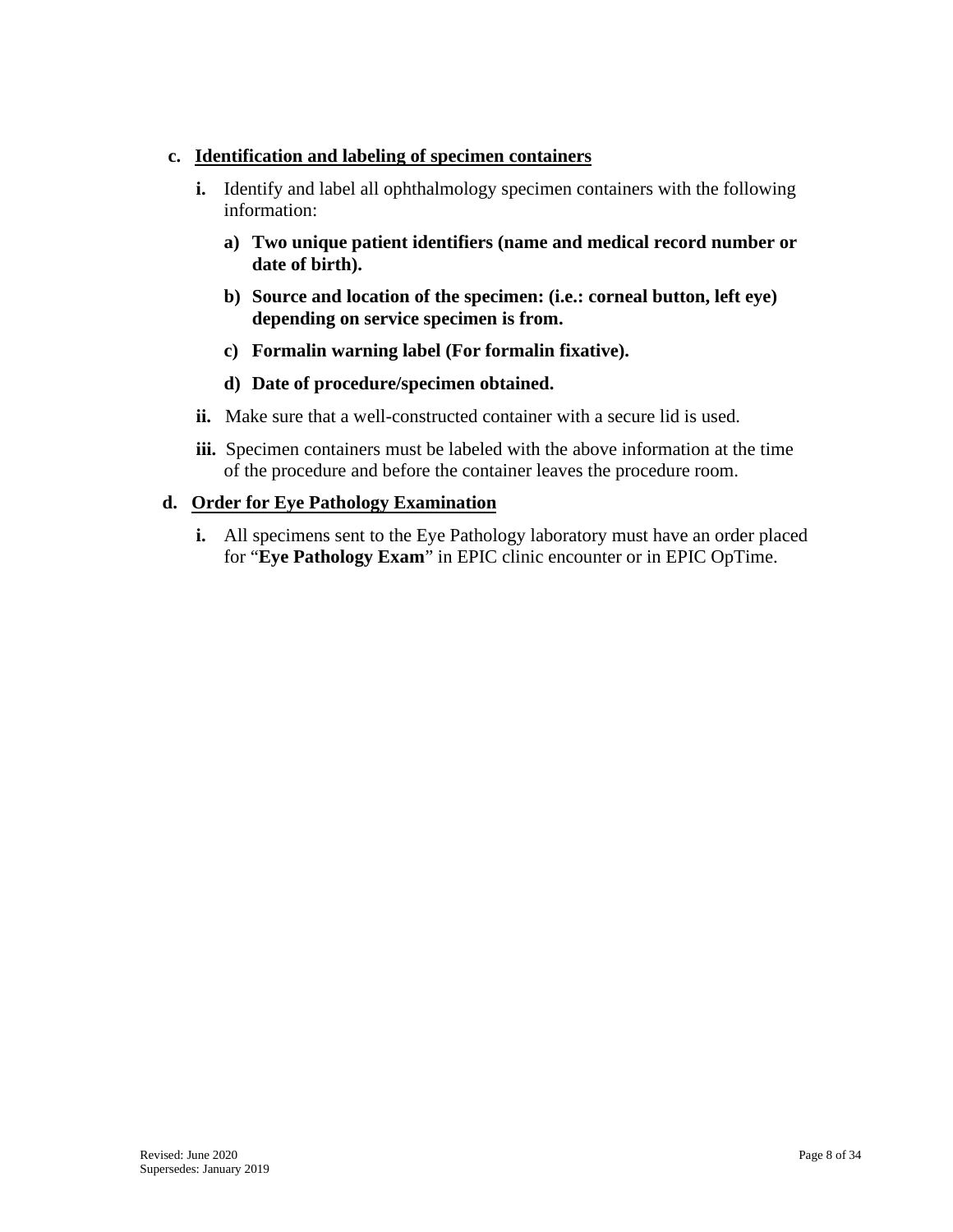## **Clinic order:**

| <b>EYE PATHOLOGY EXAM</b><br>P                                                       |                                                                                                                                                                                                                                                                                                                                                                                                                                                                              | ୄ<br>$\vee$ Accept | X Cancel | <b>Link Order</b> | Remove |
|--------------------------------------------------------------------------------------|------------------------------------------------------------------------------------------------------------------------------------------------------------------------------------------------------------------------------------------------------------------------------------------------------------------------------------------------------------------------------------------------------------------------------------------------------------------------------|--------------------|----------|-------------------|--------|
| Priority:                                                                            | Ω<br>Routine<br><b>Routine</b>                                                                                                                                                                                                                                                                                                                                                                                                                                               |                    |          |                   |        |
| Frequency:                                                                           | <b>ONCE</b><br>Once<br>ö<br>⋒<br>Starting: 7/7/2017<br>Today<br>Tomorrow<br>At: 1000                                                                                                                                                                                                                                                                                                                                                                                         |                    |          |                   |        |
|                                                                                      | First Occurrence: Today 1000<br><b>Scheduled Times: Hide Schedule</b><br>7/7/17 1000                                                                                                                                                                                                                                                                                                                                                                                         |                    |          |                   |        |
| Process Inst.:                                                                       | Complete the yellow Eye Pathology Consultation form. Please use diagram and add any additional clinical<br>information to sheet/diagram.<br>All specimens sent to the Eye Pathology Laboratory should arrive in some type of fixative (e.g.<br>formalin, Saccomanno cytology fixative). Specimens submitted in saline will not be accepted.<br>Please contact the Eye Pathology Laboratory with questions at 5-7609. For urgent questions, please use<br>mager 2438 or 3414. |                    |          |                   |        |
| Reflex testing options                                                               | I understand and agree that reflex testing may occur per established procedures (see link below).<br>I do not wish for reflex testing to occur and I will contact the Laboratory Director to discuss the specifics of this order.                                                                                                                                                                                                                                            |                    |          |                   |        |
| Attending Physician                                                                  |                                                                                                                                                                                                                                                                                                                                                                                                                                                                              |                    |          |                   |        |
| Specify current known or suspected<br>infectious disease.                            | Hep C HIV<br>Other (Specify in comments)<br>TB<br>None                                                                                                                                                                                                                                                                                                                                                                                                                       |                    |          |                   |        |
| If a specimen was sent to another<br>laboratory, choose the appropriate<br>response? | NA   Immunofluorescence   Flow Cytometry   Cytogenetics                                                                                                                                                                                                                                                                                                                                                                                                                      |                    |          |                   |        |
| Call preliminary results to:                                                         |                                                                                                                                                                                                                                                                                                                                                                                                                                                                              |                    |          |                   |        |
|                                                                                      | Select a specimen source for each container. Enter the Specimen Description in Comments.<br><b>Eye Pathology</b>                                                                                                                                                                                                                                                                                                                                                             |                    |          |                   |        |
| Reference Links: 1, Lab Handbook<br>Comments:                                        | 2. Reflex Testing in the Department of Pathology<br>$\bigoplus$ $\bigoplus$ $\bigotimes$   $\bigotimes$ $\bigcap$ $\bigcap$ $\bigcap$ $\bigcap$ $\bigcap$ $\bigoplus$ $\bigoplus$ $\bigoplus$ $\bigoplus$ for SmartText<br>ē<br>← ⇒ ≦ = ⇒                                                                                                                                                                                                                                    |                    |          |                   |        |
|                                                                                      | Clinical History (may be done on yellow consult sheet): ***                                                                                                                                                                                                                                                                                                                                                                                                                  |                    |          |                   |        |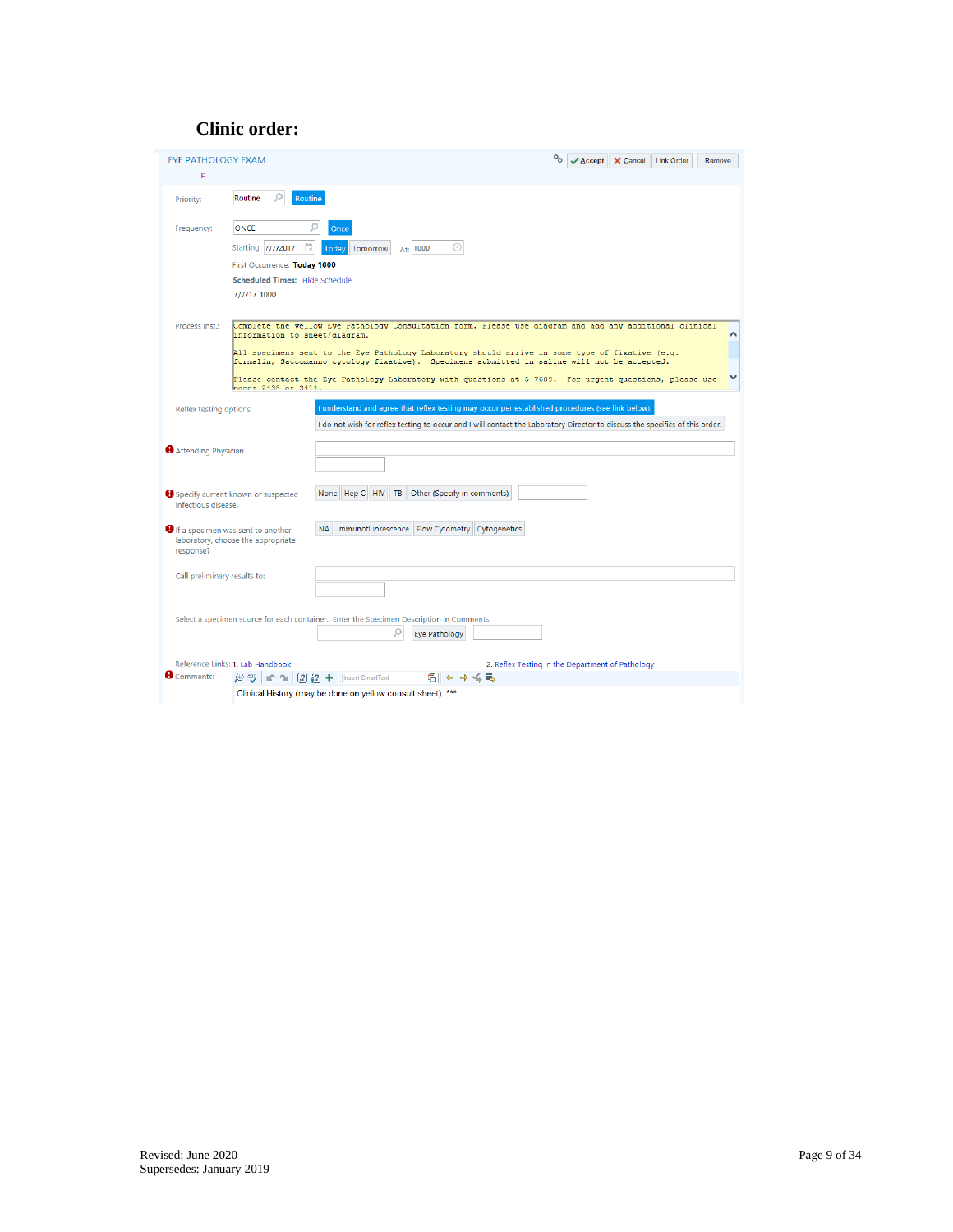#### **OpTime Order:**

| Eye Pathology - Eye Pathology |                                                           |
|-------------------------------|-----------------------------------------------------------|
| Type:                         | ρ<br><b>Eye Pathology</b><br><b>Eye Pathology</b>         |
| Tests:                        | $+$ Add<br>✔ EYE PATHOLOGY EXAM                           |
| Authorized by:                | Ω<br>Merryman, Abbey S, MD<br>Merryman, Abbey S, MD       |
| Collected by:                 | Q<br>Merryman, Abbey S, MD<br>Merryman, Abbey S, MD       |
| Specimen ID:                  | 3                                                         |
| Collected at:                 | ä.<br>$\odot$<br>1000<br>7/7/2017<br>Now                  |
| Marked as Sent:               | ä<br>Ø<br><b>Now</b>                                      |
| Description:                  |                                                           |
| Frozen?                       | Yes No                                                    |
| Diagnosis codes:              | $#$ Add                                                   |
| Lateraltity:                  | Right<br>Left<br><b>Bilateral</b>                         |
| Tissue:                       | <b>Fixed in Formalin</b><br>Immunopathology<br>Touch Prep |

- **ii.** A yellow Eye Pathology Consultation form can also be submitted at the surgeon's discretion. This is the only way that diagrams can be submitted to the laboratory for the purposes of conveying information about specimen orientation.
- **iii.** Epic downtime procedure involves filling out the yellow consult form as the primary order. A lab initiated order will be placed when Epic is once again functional.

**Note:** Whenever possible use the UIHC EPIC patient ID label for the following information. If the label is not available, the following information must be handwritten on the Ophthalmic Pathology Consultation Request form.

- **a)** 2 unique patient identifiers (name and medical record number or date of birth).
- **b)** Patient's hospital location (Main OR, Ambulatory surgery, etc.).
- **c)** Date of procedure.
- **d)** Name of the **primary staff physician** responsible for the patient.
- **e)** Specimen(s) source/laterality.
- **f)** Clinical diagnosis and/or ICD-10 code.
- **g)** Clinical history.
- **h)** Any special instructions or communications to the laboratory (i.e.: rush or stat cases, instructions to understand margins, etc.).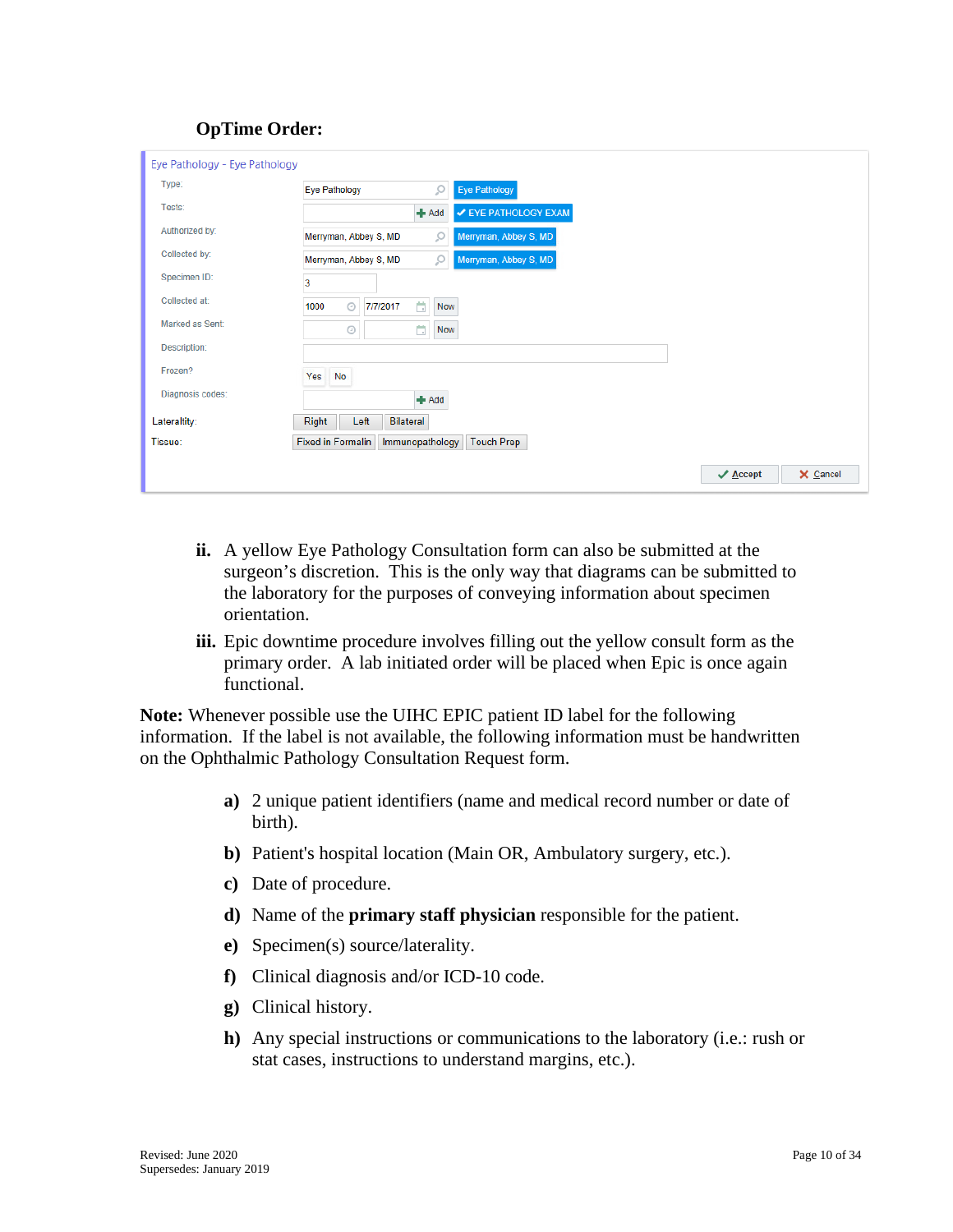- **i)** Indicate whether any tissue from the case was also sent to another laboratory (i.e. Flow Cytometry, Immunopathology, Microbiology, Cytogenetics)
- **iv.** Place the container into a biohazard bag for transportation to avoid fixative leakage during transportation.
	- **a)** The requisition should be placed in the side pocket of the biohazard bag.
	- **b)** The CSN or HSC labels are placed in the side pocket of the bio-hazard bag.

#### **d. Delivering specimens and ophthalmic pathology consultation request forms**

- **i.** If the specimens are from the operating rooms, deliver all specimens with their associated forms and/or labels to the Surgical Pathology gross room.
- **ii.** If the specimen is removed in the Ophthalmology minor room at the Eye Nursing Station, the specimen should be placed in the ophthalmic pathology specimen box found in Room #11123J/Dirty Utility Room.
- **iii.** If the specimen is removed at the Iowa River Landing clinic, the specimen should be sent to the laboratory at IRL where it will be recorded on an Epic Beaker packing list and transported to the Surgical Pathology gross room on the Pathology Dept's courier schedule.

## <span id="page-10-0"></span>*Ophthalmic pathology laboratory responsibilities:*

## **a. Routine Specimen Pick-up**

- **i.** Routine specimens are picked up from the Surgical Pathology gross area and Room #11123J in the Ophthalmology Department by the Ophthalmic Pathology personnel between 2:30-3:00 PM, Monday-Friday.
- **ii.** Ophthalmic pathology personnel will bring all specimens back to the laboratory in a carrier labeled as Biohazard. Specimen containers are placed into a slotted box to keep the containers upright.

## **b. Accessioning of Specimens**

- **i.** Specimens will be accessioned (given an ophthalmic pathology identification number).
	- **a)** During accessioning the ophthalmic pathology personnel will check the ophthalmic pathology consultation request form and/or Epic order and specimen container for pertinent patient information.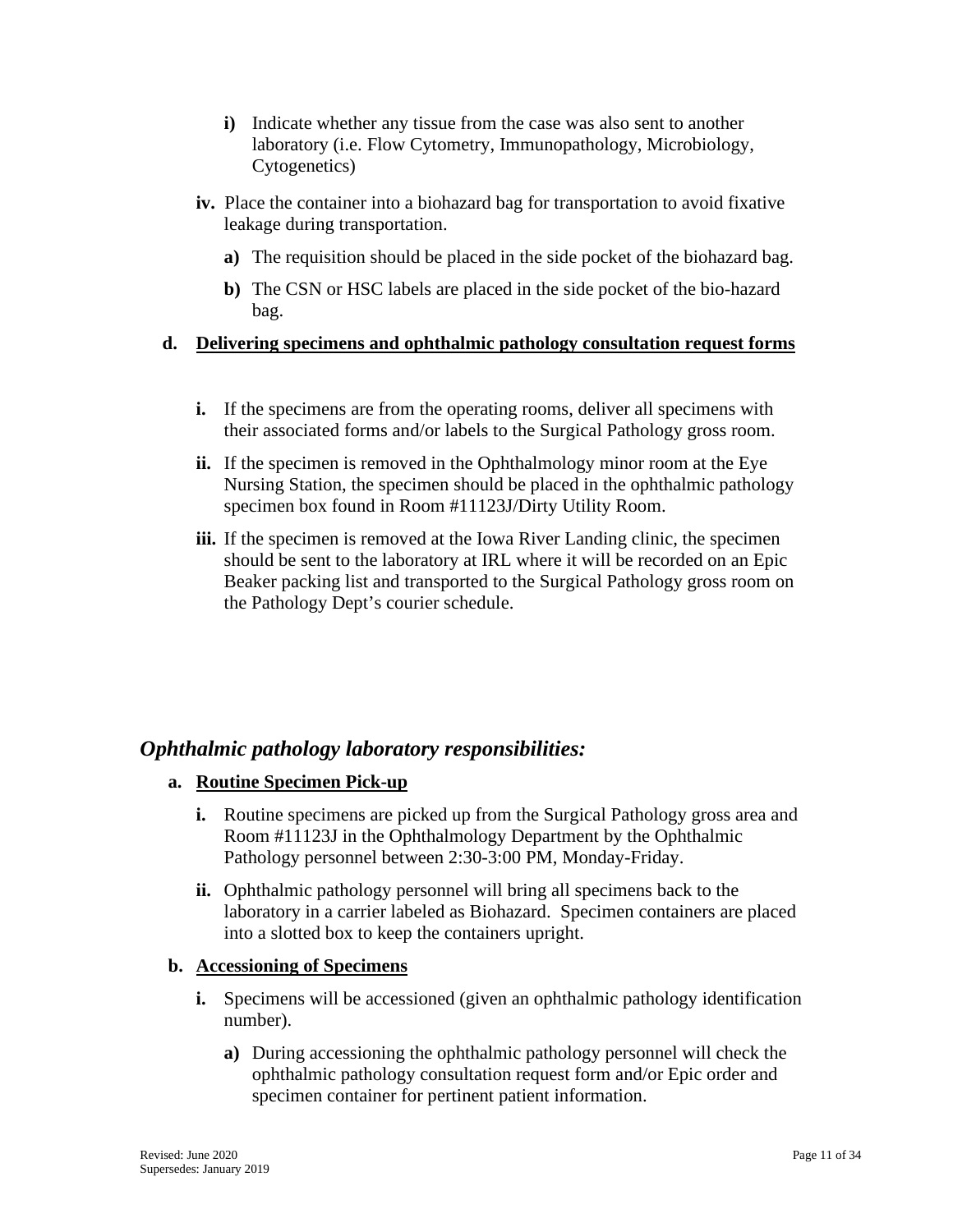**ii.** If any pertinent patient information is missing from either the specimen container or the ophthalmic pathology consultation request form, a physician from the surgical team will be contacted to obtain or clarify this information (see Rejection and Exemption of Specimens below for further instructions).

#### **c. Grossing of Specimens**

**i.** Specimens will be grossed by the pathologist, pathology fellow or by the technician under the supervision of the pathologist.

## **d. Processing, Embedding, Cutting and Staining of Specimens**

**i.** Specimens will be processed, embedded, cut and stained then given to the pathologist for diagnosis.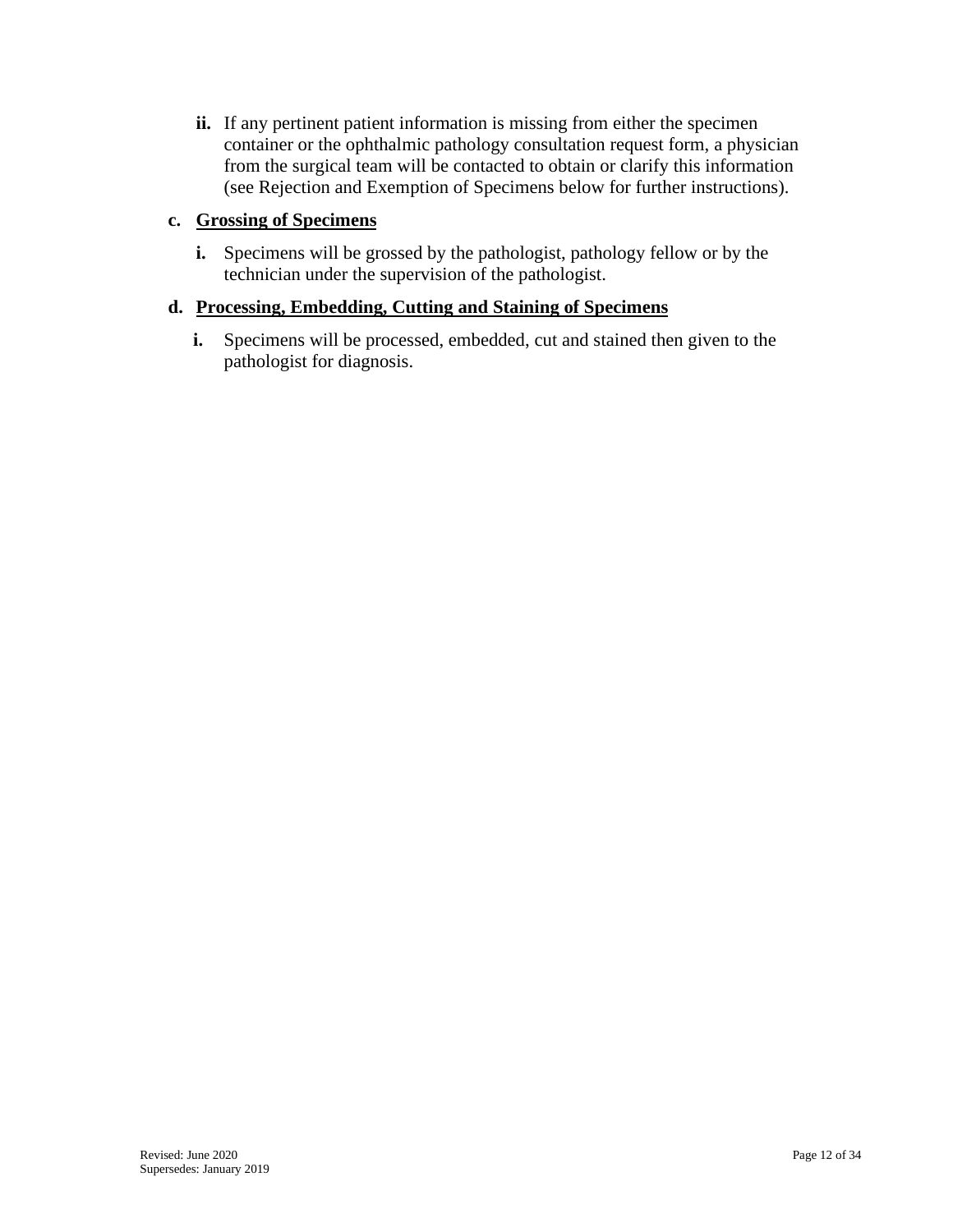## <span id="page-12-0"></span>**Rejection and Exemption of specimens.**

## <span id="page-12-1"></span>*Incomplete or Missing Patient or Specimen Information.*

- **a.** Incomplete or conflicting information in the Epic order, the Ophthalmic Pathology Consult Request form, or the specimen container **may result in a delay in accessioning and/or processing of the tissue.** Correct information must be obtained from a physician member of the surgical team.
	- **i.** *A diagnosis cannot be rendered until any required missing information is received from the primary staff physician (College of American Pathologists (CAP) regulations).*
	- **ii.** All requests for consultation must be done by an Epic order for an Eye Pathology Exam. Verbal or phone orders are not accepted.
- **b.** Problems are documented by adding a case flag in Epic Beaker and writing the case flag/problem in red ink on the case paperwork.
- **c.** The ophthalmic pathology lab informs the staff physician and head nurse of the respective area of problems. Monthly e-mail Problem QA notices will be sent out to involved staff.
	- **i.** The following information is documented in the Specimen Rejection Notebook for each problems case:
		- **a)** Date the problem occurred
		- **b)** Staff doctor's name
		- **c)** Nursing unit involved
		- **d)** Patient name
		- **e)** Patient medical record number
		- **f)** Patient accession number
		- **g)** Description of the problem
		- **h)** How specimen may be affected
		- **i)** Explanation of how future problems may be avoided
		- **j)** Problem resolution
- **d.** A copy of each notice is kept in the Specimen Rejection/Problem notebook.
- **e.** Specimen rejections are also a part of Ophthalmic Pathology's Quality Management Program.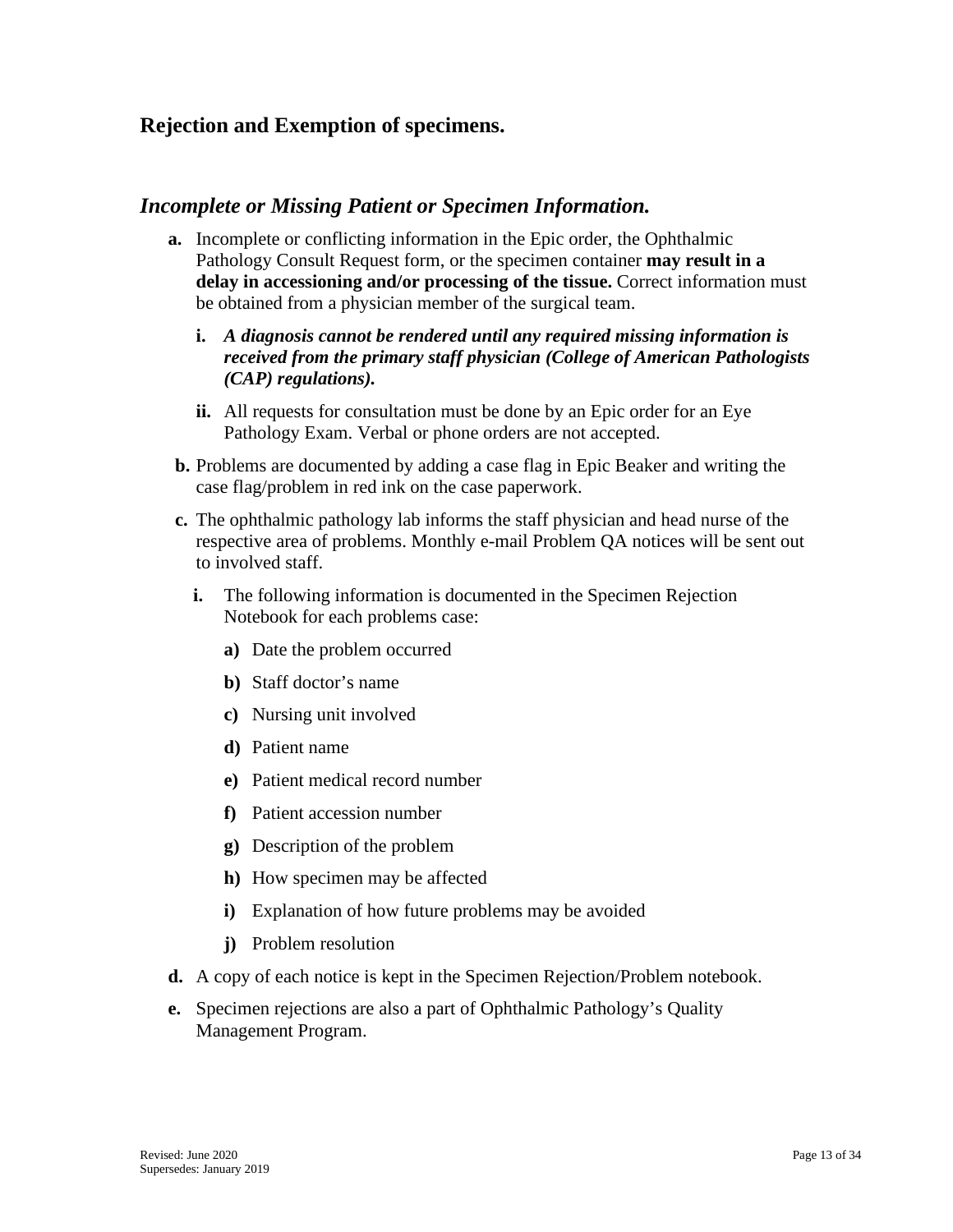## <span id="page-13-0"></span>*Sending information to the Ophthalmic Pathology Laboratory.*

- **a.** Due to possible miscommunication and laboratory regulations *patient information cannot be received over the phone unless the communication is physician to physician***.** Otherwise, information must be received in written form from a physician on the surgical team regarding specimen/patient in question.
	- **i.** The ordering physician must provide the ophthalmic pathology laboratory with the pertinent patient information in the one of the following ways, the same day it is requested:
		- **a)** E-mail: peggy-harris@uiowa.edu
		- **b)** Fax: (319) 335-7193
		- **c)** Placing an Epic order for "Eye Pathology Exam" if not already done.
		- **d)** Physically coming to the laboratory (233 MRC) and filling out a requisition form.
	- **ii.** Any e-mail or fax received is stapled to the original patient order/paperwork.
	- **iii.** If the information is not received from the physician after two attempts, the Clerk IV and the Eye Pathologist will be made aware of the situation.
		- **a)** The Clerk IV or the Eye Pathologist will contact the attending physician to inform them of the problems again and will let them know a diagnosis cannot be rendered until the information is received for our records.

## <span id="page-13-1"></span>*Giving Patient Information to Physicians*

- **a.** Clerks, laboratory supervisor, technicians and students *cannot give patient information over the phone* to a physician; only the pathologist can give this information to the physician.
	- **i.** If a conversation occurs between the surgeon and the pathologist regarding the specimen, it will be documented with date and time in the Comments section of the final patient report for permanent record.
- **b.** If you wish to know the status of a case, you may phone the ophthalmic pathology laboratory (319-335-7609) or check in Epic – Chart Review under "AP" tab.

## <span id="page-13-2"></span>*Copies of Final Reports*

**a.** A hard copy of the final report is available in the F.C. Blodi Eye Pathology laboratory. Printed copies can also be obtained from Epic on the AP tab in Chart Review of the electronic medical record by accessing the link for the printable version of the report.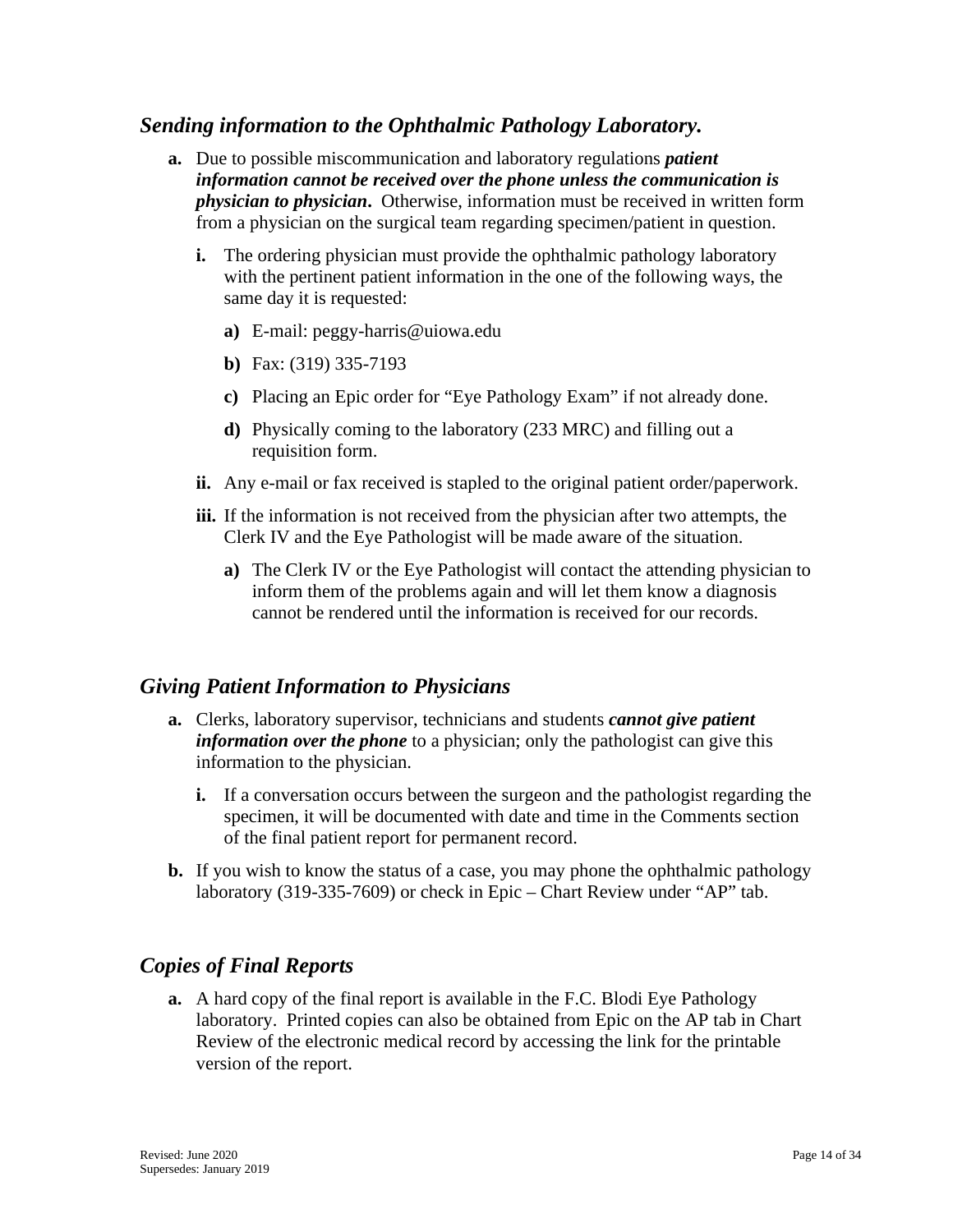**b.** When pathology reports are verified electronically in Epic Beaker, they are automatically available in Chart Review, AP tab in the Epic system as Anatomic Pathology Results. A "Resulted Test" notice is sent to the Epic in-box of the submitting physician. Ophthalmic pathology reports remain on the Epic system indefinitely as part of the electronic patient record.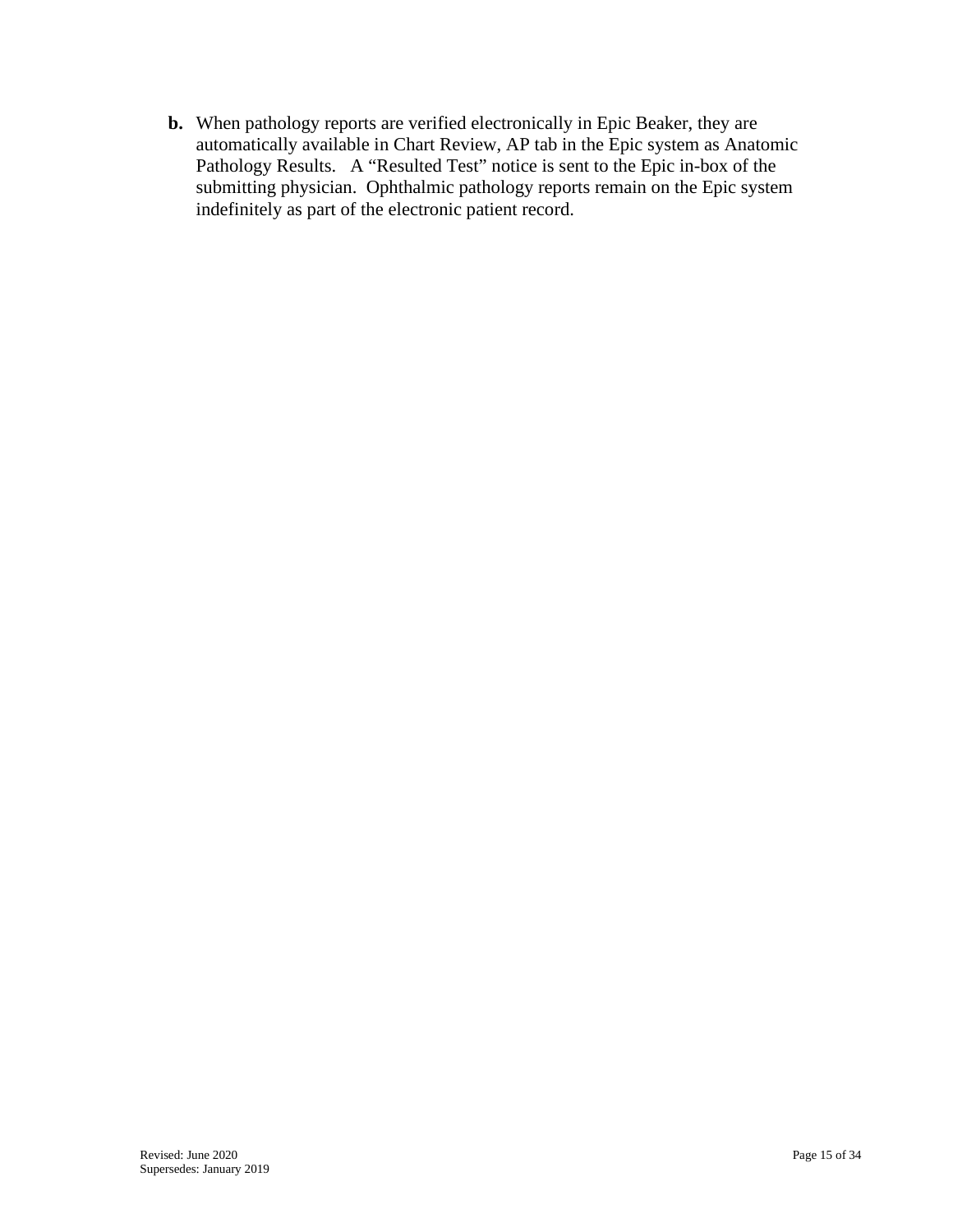## <span id="page-15-0"></span>**Special Procedure Specimen Collection.**

## <span id="page-15-1"></span>*CJD / Creutzfeldt-Jakob Disease.*

**Under no circumstances should tissue from a known or suspected CJD patient, as well as those at high risk of a prion disease, be sent to the F. C. Blodi Eye Pathology Laboratory.** 

## <span id="page-15-2"></span>*Corneal Epithelial Scraping for Acanthamoeba.*

#### **a. Special instructions:**

- **i.** For **STAT** results, scrapings should be done between the hours of 7:30 am and 3:00 PM. If they are done before or after these hours' technicians may not be available to complete the procedure.
	- **a)** STAT scrapings need to be delivered to the Eye Pathology Laboratory by Eye Clinic staff.
- **ii. Routine** scrapings will be picked up at the nurses' station by lab personnel between 2:30 and 3:00 PM.
- **iii.** Make sure the following materials are in the room prior to performing the scraping:
	- **a)** Spatula for scraping the cornea
	- **b)** Sterile container (centrifuge tube, specimen container)
	- **c)** Wash bottle containing Saccomanno fixative
	- **d)** UIHC patient ID label for the specimen container

#### **b. Procedure**

- **i.** Have an open labeled sterile container (centrifuge tube, specimen container) available prior to scraping the patient.
- **ii.** Using a spatula scrape the patient as usual.
- **iii.** Immediately after scraping the cornea, using wash bottle containing Saccomanno fixative, wash cells and tissue off spatula and into the sterile container.
- **iv.** Make sure not to use more than 0.5 ml of Saccomanno to wash the cells off the spatula.
- **v.** Take tip of spatula and swirl in the Saccomanno to assure that all of the cells have been removed from the spatula.
- **vi.** Place the lid on the container tightly
- **v.** Place an "Eye Pathology Exam" Epic order and collect the specimen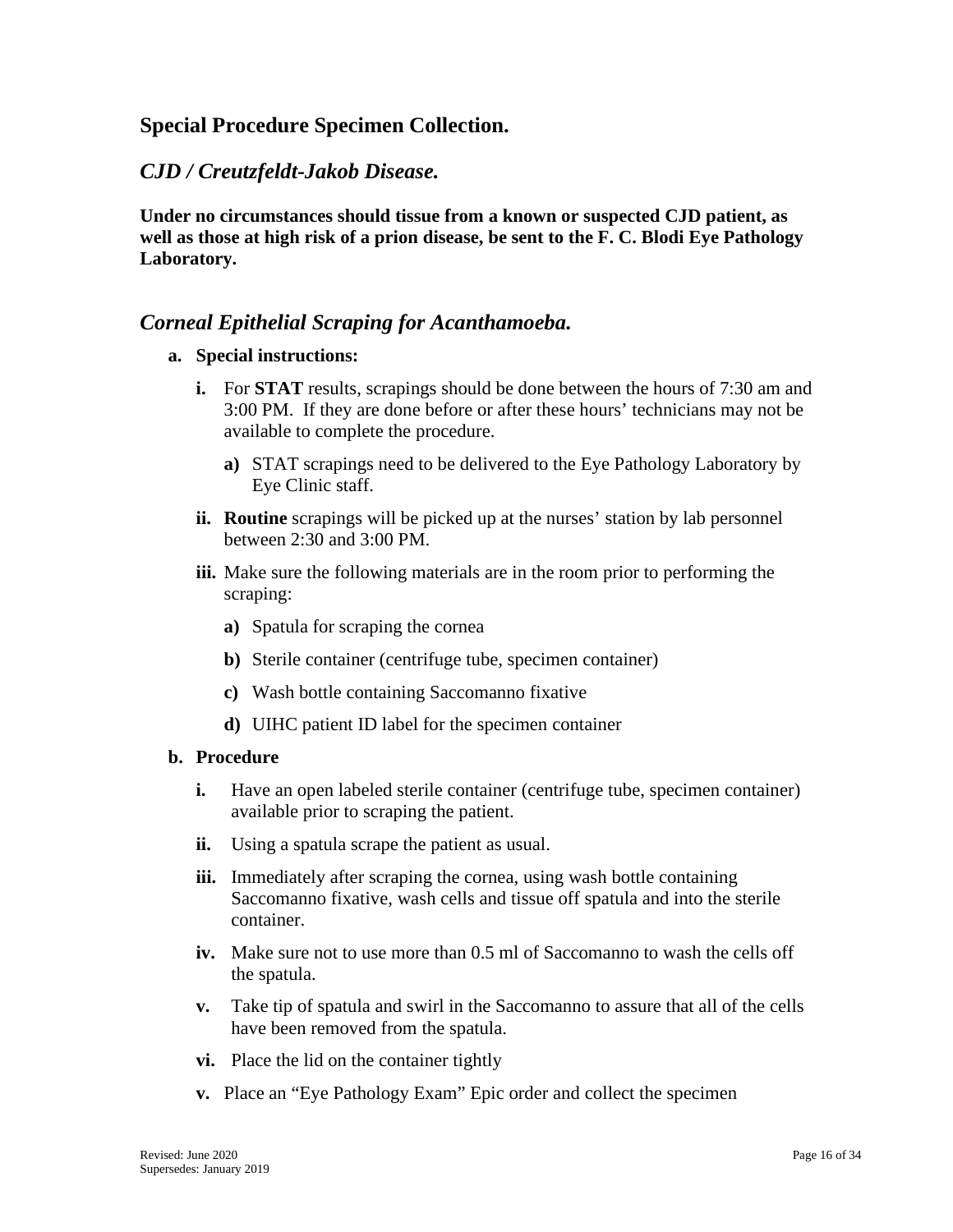- **a)** The yellow paper consult request form may be used to include any info unable to be entered electronically in the Epic order.
- **b)** This paper order should be placed in the outside pouch of the bio-hazard bag along with the CSN or HSC stickers.

#### **c. Saccomanno Fluid**

- **i.** Saccomanno fluid will be provided by the Ophthalmic Pathology Lab (5-7609) when:
- **ii.** The supply in the Cornea Clinic has been depleted.
- **iii.** The Saccomanno Fluid has expired.
- **iv.** An updated copy of the Safety Data Sheet (SDS) for Saccomanno fluid will be provided by the Ophthalmic Pathology Lab (5-7609).

#### **d. Lab Instructions**

**i.** Clinic copies of lab instructions for Corneal Epithelial Scraping will be provided by the Ophthalmic Pathology Lab (5-7609)*.*

#### <span id="page-16-0"></span>*Electron Microscopy.*

**a. Fixative:** Glutaraldehyde

#### **b. Special instructions:**

- **i.** Prior to surgery contact the ophthalmic pathologist to determine if Electron Microscopy is necessary for the patients care or if another test would be more informative.
- **ii.** If Electron Microscopy is to be performed on the tissue the following materials should be obtained prior to surgery:
	- **a)** A container of Glutaraldehyde which can be obtained by contacting the Electron Microscopy laboratory at 319-335-8142 or 319-335-8143.
		- **i)** The lab is located in the lower level of the EMRB building (room 81 EMRB)
		- **ii)** The bottle of Glutaraldehyde must be labeled with the UIHC patient label sticker and percentage of Glutaraldehyde in the bottle.
	- **b)** A container of 10% Neutral Buffered Formalin
		- **i)** The specimen container must be labeled with the UIHC EPIC patient label ID label
		- **ii)** Place an Epic order +/- yellow form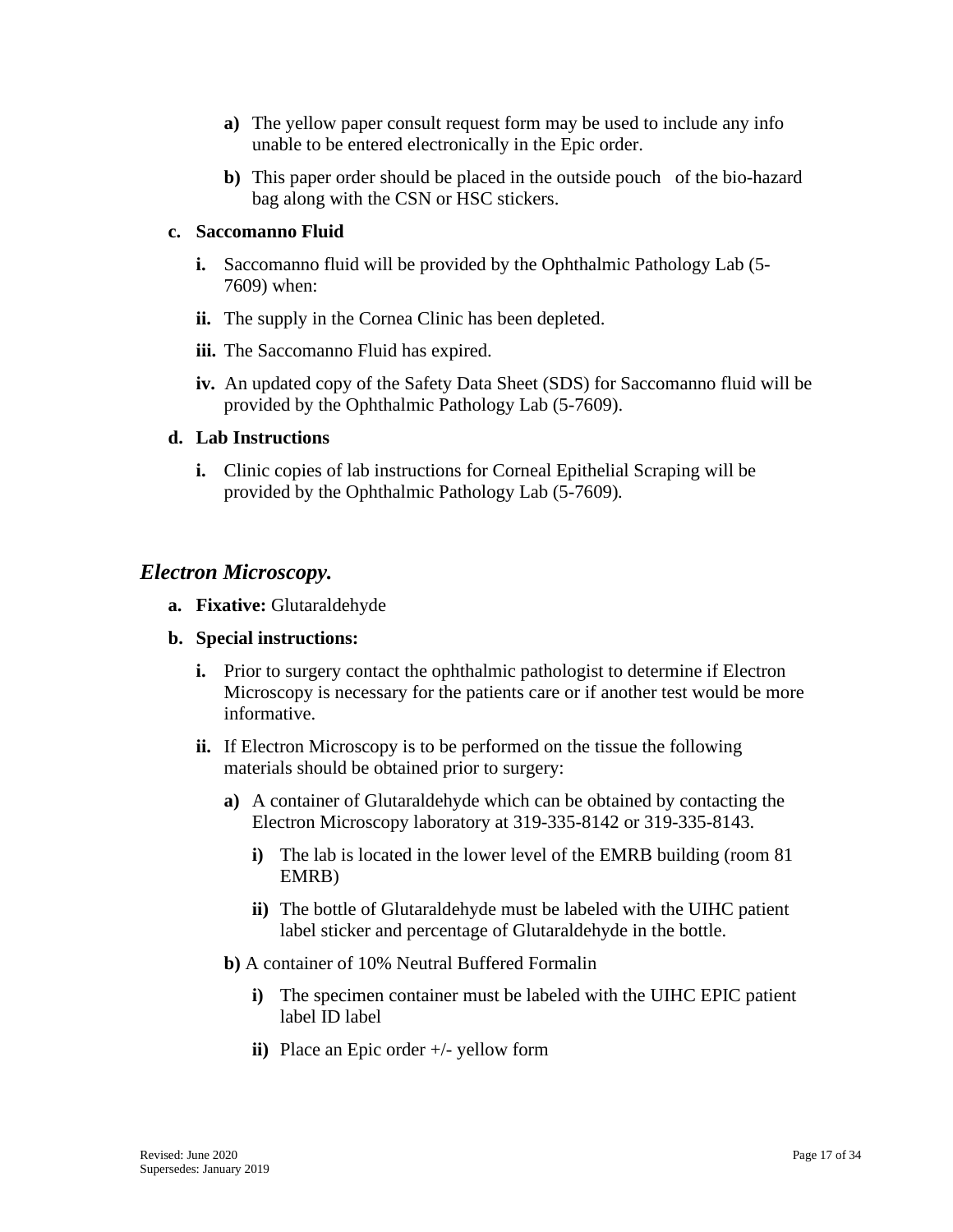- **iii.** After removal of the tissue from the patient place half of the tissue into appropriately labeled containers of Glutaraldehyde and 10% Neutral Buffered Formalin.
- **iv.** An order must be placed in Epic for an Eye Pathology Exam +/- a yellow Eye Pathology consult request form.
	- **a)** When filling out the order or form make sure to indicate that one specimen is in 10% neutral buffered formalin and that the other is in Glutaraldehyde: (i.e.: A. corneal biopsy, left eye in 10% neutral buffered formalin, B. corneal biopsy, left eye in Glutaraldehyde, for EM studies).
- **v.** Send both specimens to the Ophthalmic Pathology Laboratory as the ophthalmic pathologist will have to request the test for Electron Microscopy after the routine slides have been reviewed.
	- **a)** The Electron Microscopy specimen will be refrigerated by the ophthalmic pathology laboratory until it is sent to the Electron Microscopy facility for study.

NOTE: If the EM specimen is not in the frozen section room by 2:30 PM it will not be picked up by the Ophthalmic Pathology Laboratory that day, and it is the responsibility of the staff physician to assure the specimen is refrigerated until our next specimen pick-up or the laboratory is contacted and special arrangements are made to pick up the specimen.

## <span id="page-17-0"></span>*Fine Needle Aspirations.*

- **a. Arrangements:** Special arrangements must be made **at least one day prior to this procedure being performed** with the pathologist **to assure that the pathologist and a technician are available** to process the specimen. If this is an emergency, please try to give the laboratory at least one hours' notice prior to the removal of the specimen.
	- **i.** At this time arrangements should be made with the ophthalmic pathologist.
	- **ii.** Fine needle aspirations must be performed no later than 2:30 p.m., **Monday-Friday,** for same day diagnosis, **unless** prior special arrangements have been made with the pathologist.
- **b. Fixation:** This specimen requires immediate fixation.
- **c. Special Instructions:** The following materials should be in the surgical suite prior to beginning this procedure.
	- **i.** An FNA kit from the Eye Clinic nurse's station.
	- **ii.** Small gauge needle (no smaller than 25 gauge).
	- **iii.** Syringe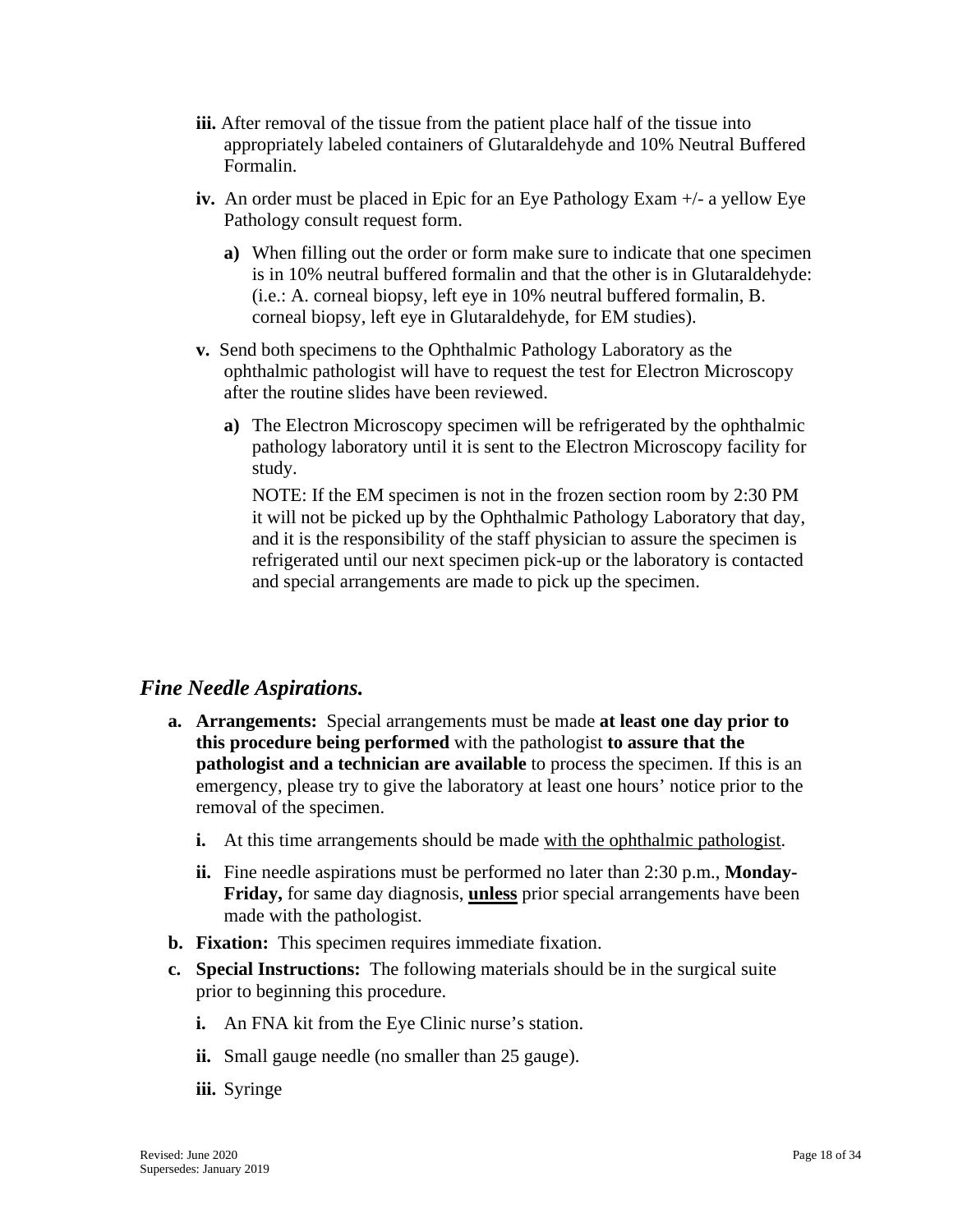- **iv.** The following three steps must be followed exactly as written in order to meet JCAHO, OSHA and CAP regulations.
	- a) The physician will remove the specimen using the small gauge needle and syringe and retain the specimen in the syringe.
	- b) After the removal of the specimen the physician will carefully draw an equal amount of Saccomanno fixative into the syringe.
	- c) The physician will then dispense the fixed specimen into the empty 50 ml cylindrical tube by discharging the fixative through the needle into the tube and then place lid on tube tightly to prevent leakage.
	- d) Gently agitate the specimen with the Saccomanno fluid for complete fixation.
	- e) Place the tube into the Biohazard bag.
- **v.** An order for Eye Pathology Exam must be placed in Epic and the specimen must be collected in Epic if done in the clinic area. If an Eye Pathology form is also completed, it should be done so prior to the removal of the specimen to decrease the delay in getting the specimen to the laboratory.
	- **a)** Label the 50 ml cylindrical tube with the UIHC Epic patient ID label with 2 unique patient identifiers (name and MRN or DOB).
- **vi.** The specimen will be delivered to the laboratory for immediate processing.
- **vii.** Once in the laboratory, the specimen will be accessioned, grossed and processed within 24 working hours.
- **viii.** The finished slides will be given to the pathologist for an urgent interpretation.
- **ix.** The pathologist will inform the staff physician as soon as a diagnosis has been rendered.
- **Note:** If the Pathologist is unavailable, the slides will be prepared by a technician and read by the pathologist upon her return.

#### **d. FNA Biopsy Kits**

- **i.** FNA Biopsy Kits are located at the Ophthalmology Nurse's Station.
- **ii.** A kit should be obtained prior to the scheduled procedure.
- **iii.** Each kit contains:
	- **a)** Saccomanno fluid (fixative)
	- **b)** 50 ml cylindrical tube (specimen container)
	- **c)** Biohazard specimen bag
	- **d)** Ophthalmic Pathology Consultation Request Form
	- **e)** Clinic copy of instructions for FNA tap procedure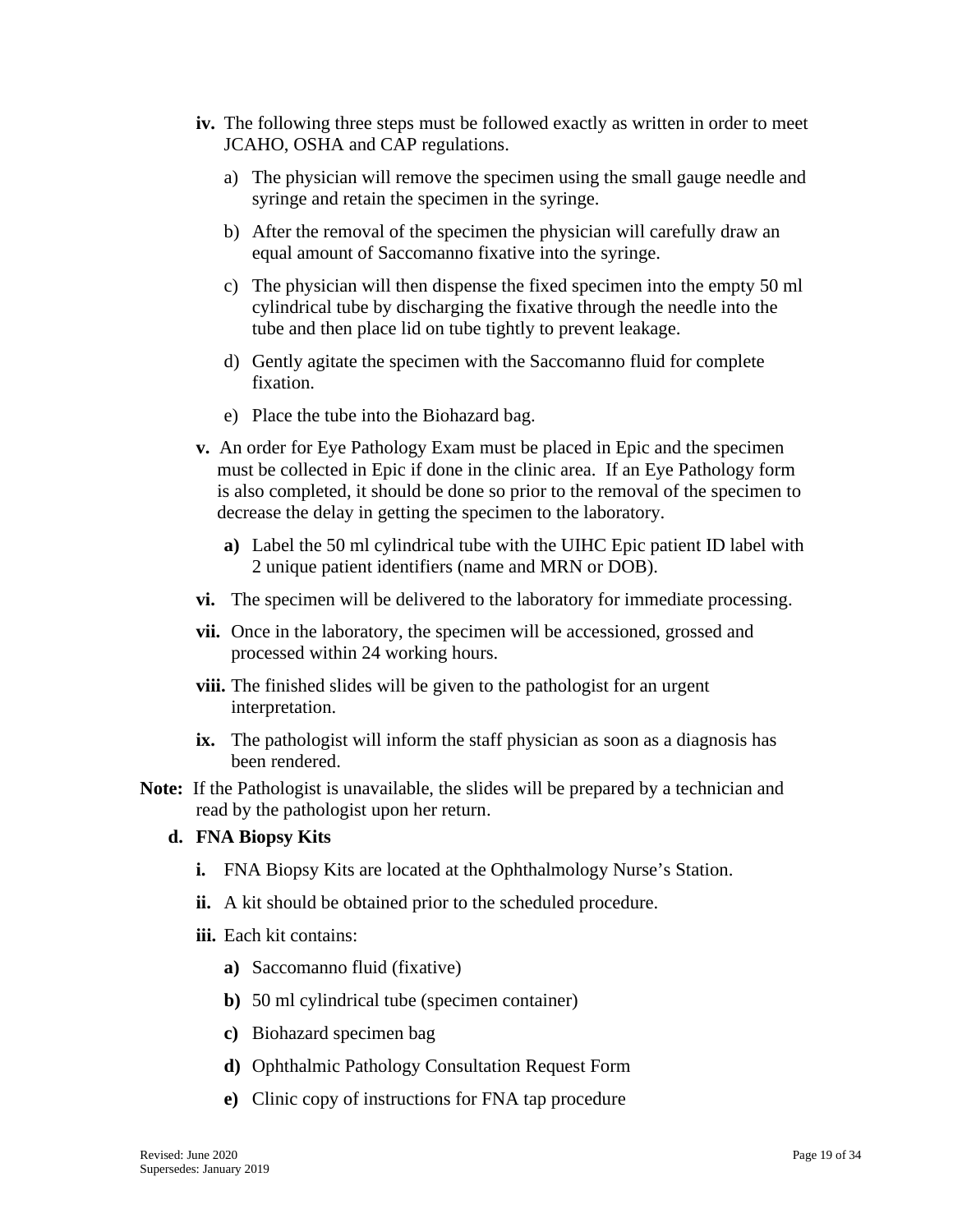- **iv.** The FNA biopsy kits in the ophthalmology nurses' station are provided by the Ophthalmic Pathology Laboratory (5-7609) when:
	- **a)** The supply of kits has run out
	- **b)** The Saccomanno fluid has expired
- **v.** An updated copy of the **SDS** for the Saccomanno fluid will be provided by the Ophthalmic Pathology Laboratory (5-7609). The SDS is located in the FNA Biopsy Kit container.

## <span id="page-19-0"></span>*Frozen Sections on Ophthalmic Tissue.*

- **a. Arrangements:** For ALL ophthalmic cases, the ophthalmic pathologist should be paged (2438) directly from the operating room to notify her of the frozen tissue. She will then notify Surgical Pathology of whether or not she will personally be available to interpret the case. If not, Surgical Pathology in the frozen room will provide coverage. Surgeons are required to make prior arrangements with Dr. Syed to make sure she is available for cases that are ophthalmic pathology specific.
- **b. Fixation:** Fresh tissue (no fixative) placed on a saline soaked gauze pad and immediately sent to the frozen section room, 5804 JPP, to produce permanently stained and mounted slide/s from the frozen tissue.

#### **c. Special Instructions:**

- **i.** Place an Epic order for Eye Pathology Exam in Epic OpTime. An Eye Pathology yellow consult form is optional.
- **ii.** After the frozen section consultation is completed, residual tissue is wrapped in lens paper and placed in a cassette.
- **iii.** The F.C. Blodi Eye Pathology laboratory will pick up the residual tissue and/or slides on their routine (3:00 PM) run, as mentioned under the General Information on Collection and Handling of Specimens.
- **iv.** The slides and residual tissue will be accessioned in the F.C. Blodi Eye Pathology Laboratory.
	- **a)** Surgical Pathology will use Eye Pathology's accession number.
- **v.** All residual tissue is processed for paraffin section comparison.

## <span id="page-19-1"></span>*Direct Immunofluorescence:*

**a. Arrangements:** If a physician feels there may be a need for direct immunofluorescence (DIFM) on a case (typically when trying to make a diagnosis of ocular cicatricial pemphigoid), they should submit fresh tissue from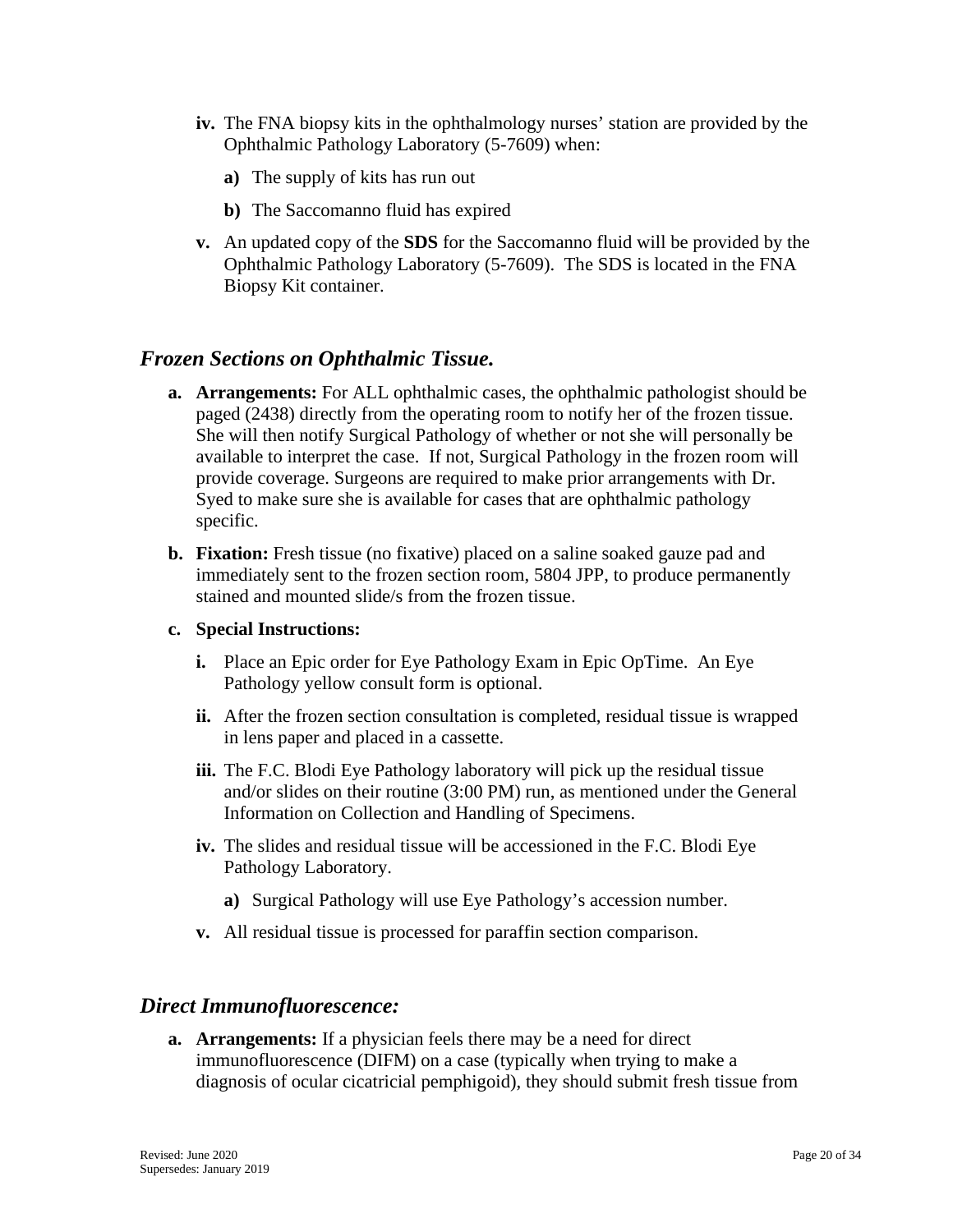the case and send it directly to the Immunopathology laboratory. Another portion of the tissue should be fixed in formalin and sent to the Eye Pathology lab.

**b. Fixation:** Fresh tissue on a saline-moistened gauze should be sent to the Immunopathology laboratory and tissue placed into 10% neutral buffered formalin should be sent routinely to the F.C. Blodi Eye Pathology laboratory for processing.

#### **c. Special Instructions:**

- **i.** Contact the Immunology laboratory (356-2688) prior to surgery for special instructions on how to handle the fresh tissue specimen properly.
- **ii.** If additional tissue is placed into 10% neutral buffered formalin, send it and the Ophthalmic Pathology Consultation form to the Frozen Section room for the routine 2:30 PM pick-up by the laboratory.
	- **a)** Enter an order for Eye Pathology Exam in Epic. Make sure that the order indicates that tissue has also been sent to the Immunopathology laboratory (only one order is needed for both the fresh and the formalin-fixed tissue).
		- **i)** A yellow Eye Pathology Consultation is optional.
	- **b)** The formalin-fixed specimen will be picked up by the F.C. Blodi Eye Pathology laboratory on the usual 2:30-3:00 PM run, unless other arrangements have been made with the Ophthalmic Pathology laboratory.

## <span id="page-20-0"></span>*Metabolic Diseases (i.e. gout, cystinosis, storage disease):*

- **a. Arrangements:** If the specimen is being obtained for the diagnosis of a suspected metabolic disease, contact the laboratory prior to removal of the specimen for special fixation instructions. Do not excise the specimen until the special instructions have been received or the disease process may not be detectable if the proper fixative was not used.
- **b.** Each specimen is different and must be handled on a case by case basis. Contact the F.C. Blodi Eye Pathology laboratory for instructions (319) 335-7609.

## <span id="page-20-1"></span>*Temporal Artery Biopsies:*

- **a.** If a physician wants a same day diagnosis, they must call the lab themselves. Nursing is not responsible for telling the lab that there is a "stat" biopsy. The lab can only provide same day results if the specimen is received in the lab by 9:30 AM. Transportation of the specimen is to be arranged by the MD when the lab is notified.
- **c.** The lab will continue to pick up specimens on their usual 2:30 PM run unless otherwise directed by Dr. Syed.
	- **i.** If a TA biopsy is **received after 4:30 PM** it will be processed the following business day (e.g., biopsy arrives in lab Tuesday after 4:30 PM will be given to the ophthalmic pathologist for interpretation by 1:00 PM Thursday).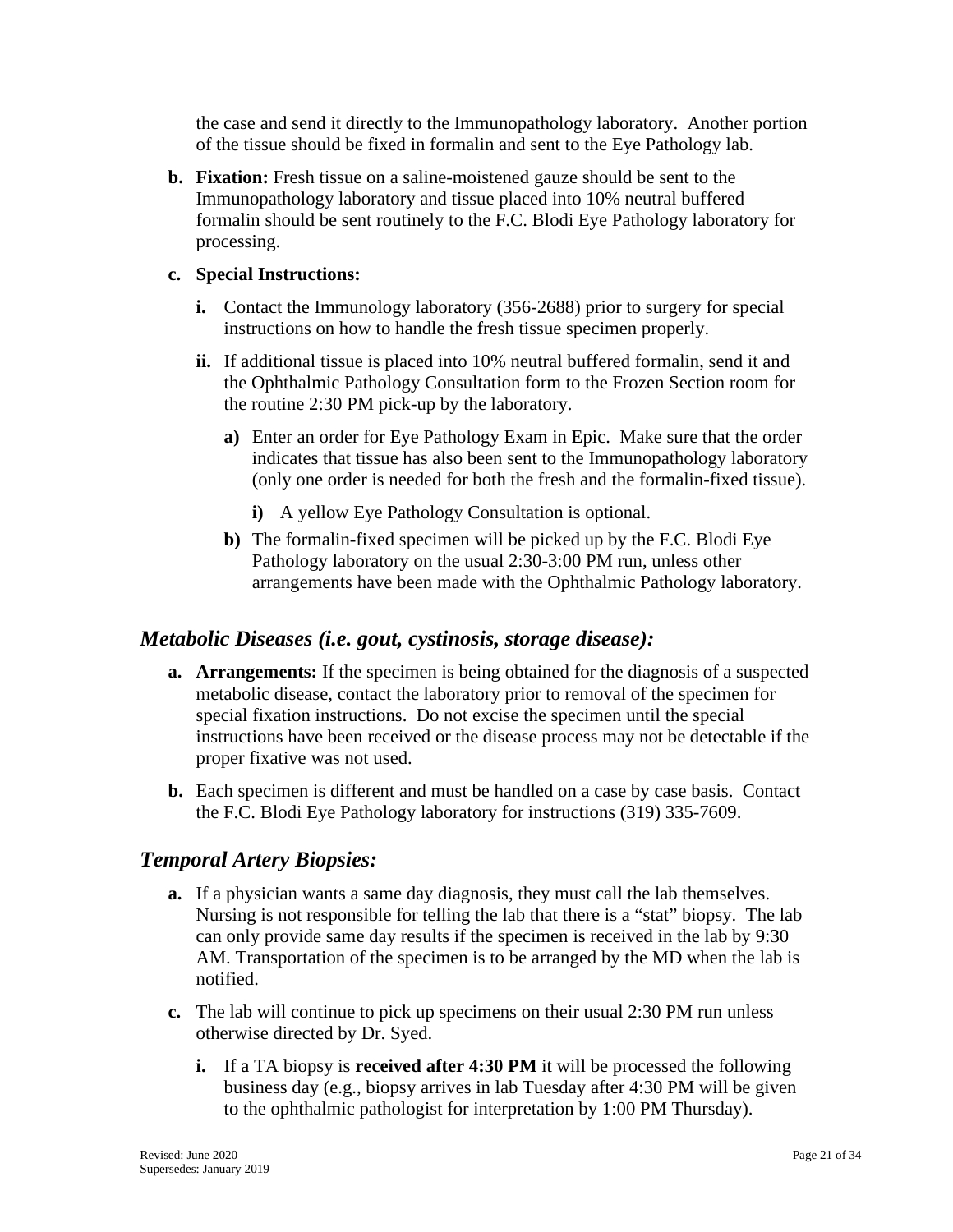- **Note:** Be aware that times may vary somewhat depending on the workload, availability of the ophthalmic pathologist, and technician availability.
	- **d. Fixation:** 10% Neutral buffered formalin

#### **e. Special Instructions:**

- **i.** Prior to beginning the surgery for a TA biopsy, the following should be in the surgical room:
	- **a)** specimen container with the correct amount of 10% neutral buffered formalin
	- **b)** a formalin warning sticker on the container
	- **c)** UIHC EPIC patient ID label
- **ii.** Immediately after the TA biopsy specimen has been removed from the patient, place the tissue in the container of 10% neutral buffered formalin, make sure the tissue is completely covered with formalin.
- **iii.** The amount of formalin in the container will vary with the size of the specimen, however the fixative should be a minimum of ten times the volume of the specimen being fixed.
	- **a)** The amount for TA biopsies should be at least **25-30 ml** of 10% neutral buffered formalin in the container.
- **iv.** Place the lid on the container properly and tightly to avoid a formalin spill.
- **v.** Place the container in a Biohazard bag and any labels and/or paperwork in the outer pocket of the bag.
- **vi.** Place an order for Eye Pathology Exam in Epic or Epic OpTime. An Eye Pathology yellow consult form is optional.
- **vii.** Follow the procedure under General Information on Collection and Handling of Specimens for proper labeling of the specimen.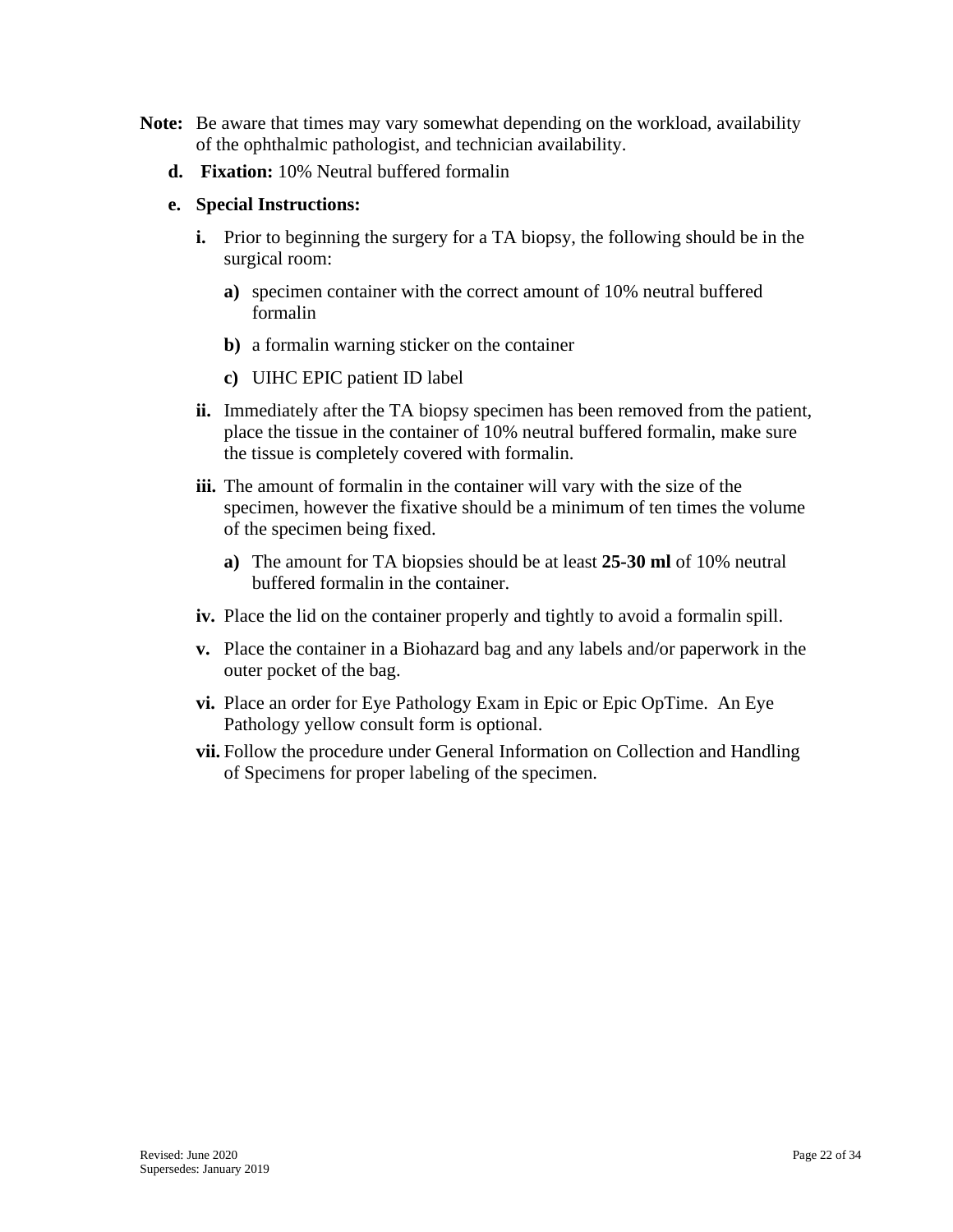

|                         | BLODI EYE PATHOLOGY LABORATORY PHONE NUMBER: 5-7609 | $\mathsf{\mathsf{\mathsf{LOGIST}}}\,$ PAGERS:<br>THOL. |
|-------------------------|-----------------------------------------------------|--------------------------------------------------------|
| LAB CLERK -- PEG HARRIS | LAB SUPERVISOR - SAJAG BHATTARAI                    | SYED 2438                                              |
|                         |                                                     |                                                        |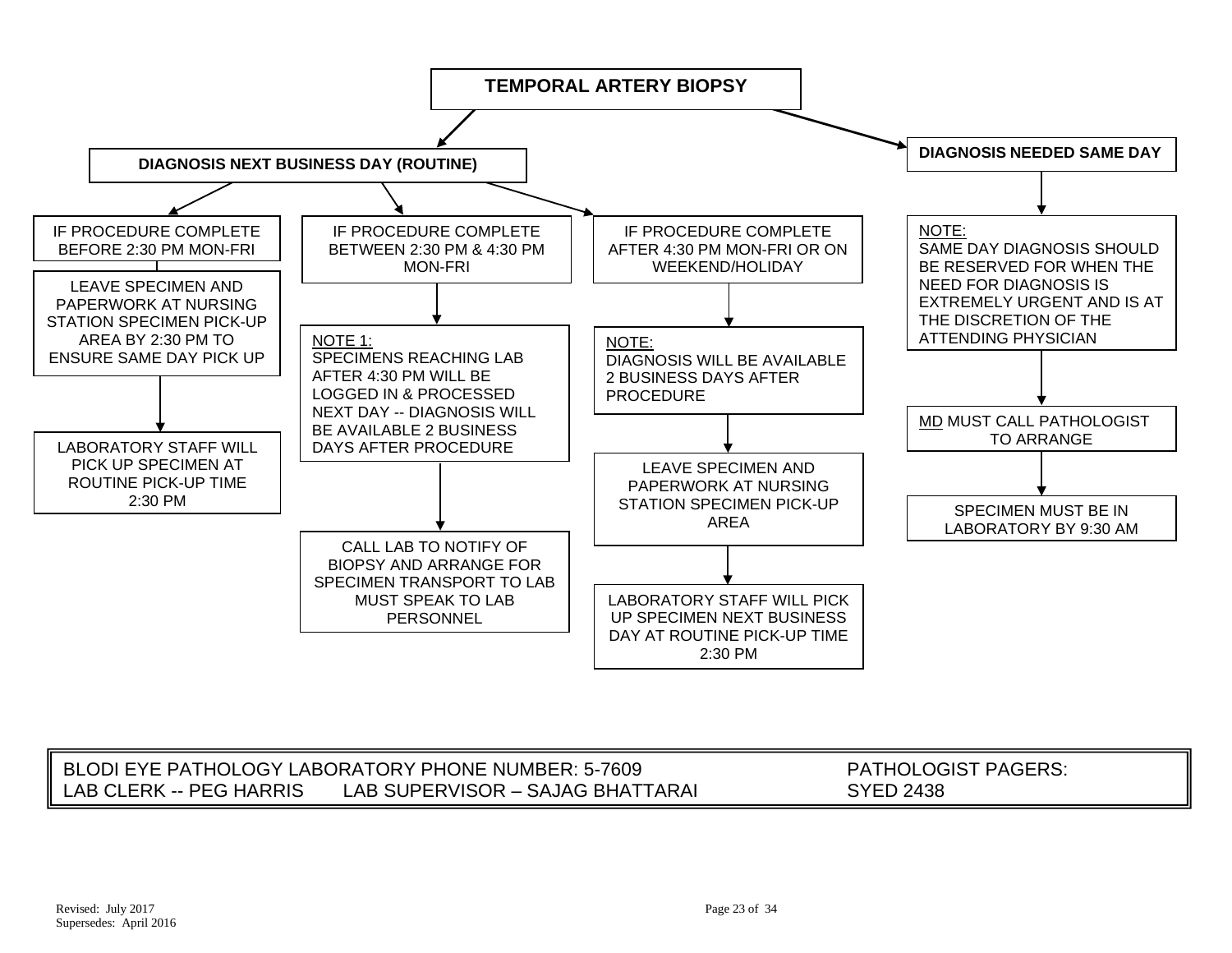## <span id="page-23-0"></span>*Vitreous Tap:*

- **a. Arrangements:** A vitreous tap is a concentrated aspirate of vitreous humor collected to diagnose malignancy or infection.
	- **i.** The Ophthalmic Pathology Lab should be notified at least one hour before the procedure, preferably the day before.
- **b. Fixation:** The specimen must be fixed immediately.

#### **c. Vitreous Biopsy Kits**

- **i.** Vitreous Biopsy Kits are located in the Ophthalmology Nurse's Station.
- **ii.** A kit should be obtained prior to the scheduled procedure.
- **iii.** Each kit contains:
	- **a)** Saccomanno fluid (fixative)
	- **b)** 50 ml cylindrical tube (specimen container)
	- **c)** Biohazard specimen bag
	- **d)** Epic "Eye Pathology Exam" order is mandatory, yellow consult request form is optional
	- **e)** Clinic copy of instructions for vitreous biopsy procedure
- **iv.** The vitreous tap kits in the ophthalmology nurses' station are provided by the Ophthalmic Pathology Laboratory (5-7609) when:
	- **a)** The supply of kits has run out
	- **b)** The Saccomanno fluid has expired
- **v.** An updated copy of the SDS for the Saccomanno fluid will be provided by the Ophthalmic Pathology Laboratory (5-7609). The SDS is located in the Vitreous Biopsy tray.

#### **d. Special Instructions:**

- **i.** Prior to the beginning of surgery for a vitreous biopsy, the following should be in the surgical room:
	- **a)** A syringe
		- **i)** Vitreous fluid is tapped out of the vitrectomy tubing. There is no needle involved.
	- **b)** A Vitreous Biopsy Kit from the nurse's station
- **ii.** Label the 50 ml cylindrical tube with the UIHC patient ID label.
- **iii.** Aspirate an equal amount of Saccomanno fixative into the syringe and then dispense into the 50 ml tube.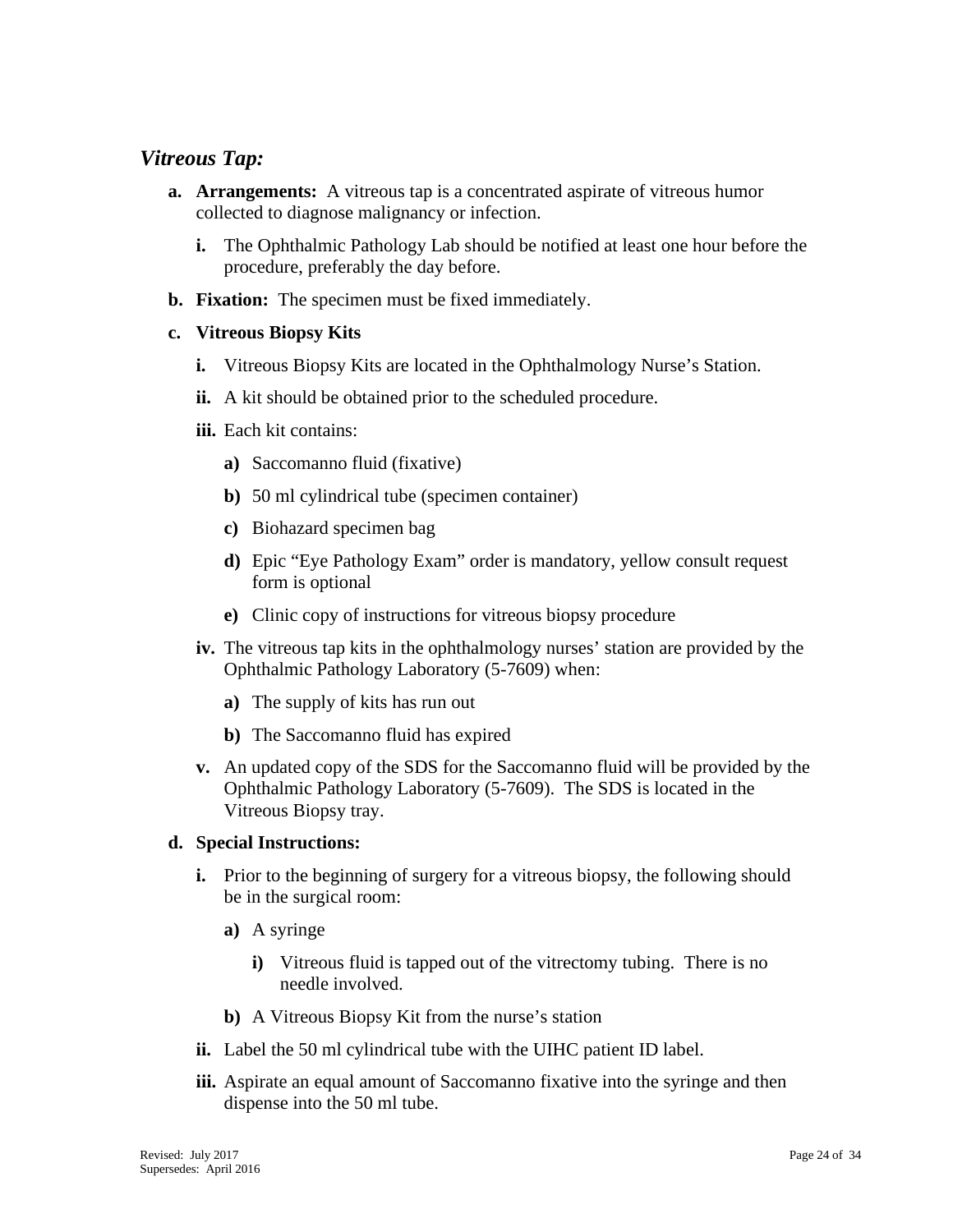- **iv.** Gently agitate the specimen and the Saccomanno fluid for complete fixation.
- **v.** Place an order for Eye Pathology Exam in Epic or Epic OpTime. If desired, an Eye Pathology yellow consult form can also be sent.
- **vi.** For stat processing, immediately deliver the specimen to the Ophthalmic Pathology Lab, room #233 Medical Research Center (in the College of Medicine just behind General Hospital).
	- (1) Vitreous biopsies must be in the Ophthalmic Pathology Laboratory by 3:00 p.m. for same day results.
- **vii.** For routine processing, the Ophthalmic Pathology Lab will pick up the specimen on the daily run at 2:30 p.m.

 NOTE: Vitreous specimens should be kept and room temperature. They should NOT be refrigerated.

#### **\*\*\*\*NOTE\*\*\*\***

#### **Never refrigerate or place vitrectomy specimens on ice as cells degenerate faster.**

#### **viii. VITRECTOMY CASSETTE BAGS:**

- **a)** The vitrectomy cassette bag (dilute aspirate) should be labeled with a UIHC patient ID label and sent immediately to the Eye Pathology. Once received in the laboratory, the specimen will be immediately transferred into fixative to prevent degradation of cells.
- **b)** Place an order for Eye Pathology Exam in Epic or Epic OpTime. An Eye Pathology yellow consult form is optional.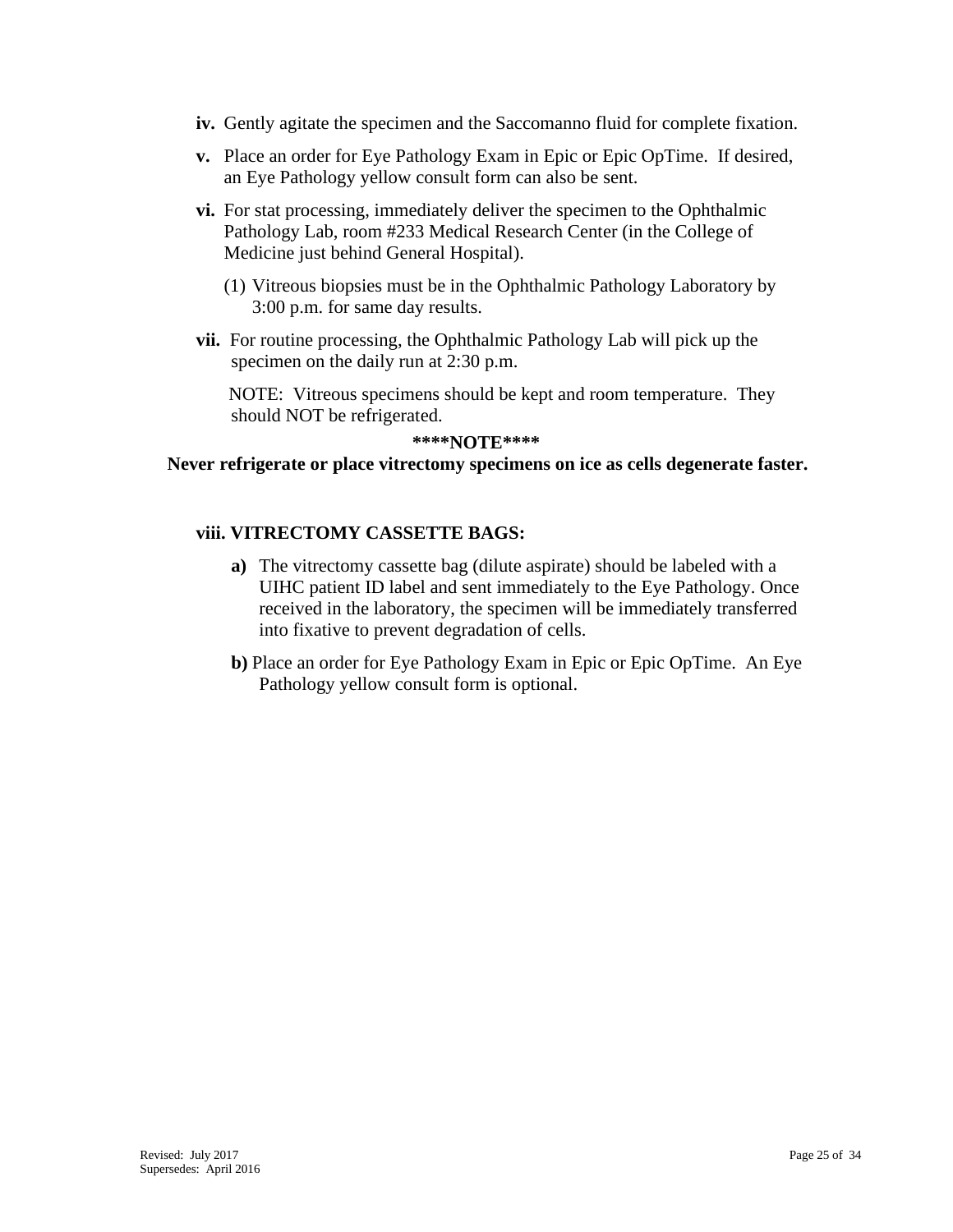## <span id="page-25-0"></span>**Routine Specimen Collection by Specimen Type:**

## <span id="page-25-1"></span>*Autopsy eye:*

- **a. Arrangements:** No special arrangements necessary.
- **b. Fixation:** 10% neutral buffered formalin

#### **c. Special Instructions:**

- **i.** Immerse the specimen in a sufficient quantity of fixative so that the eye is covered completely by the fixative. Use at least an 80 cc container for each eye. Keep the right and left eyes separate by placing in separate containers. Make no holes or incisions in the globe(s) as this will complicate the diagnosis and may destroy pertinent diagnostic information.
- **ii.** Follow the instructions listed under General Information on Collection and Handling of Specimens.

## <span id="page-25-2"></span>*Ciliary Body (Iridocyclectomy specimen):*

- **a. Arrangements:** No special arrangements necessary
- **b. Fixation:** 10% neutral buffered formalin
- **c. Special Instructions:**
	- **i.** Place the tissue on a piece of filter paper prior to placing it in formalin. Float the filter paper with the tissue side up into the formalin container after allowing the tissue to adsorb to the paper for 10-15 seconds.
	- **ii.** Because this specimen is usually taken for tumor, a study of the resection margins is important. Please include a diagram on the Ophthalmic Pathology Consultation Request form of the location of the tumor in the eye so that the medial and temporal resection margins can be distinguished in the specimen.
	- **iii.** Place the tissue on filter paper
	- **iv.** Follow the instructions listed under General Information on Collection and Handling of Specimens.

## <span id="page-25-3"></span>*Conjunctiva:*

- **a. Arrangements:** No special arrangements are necessary.
- **b. Fixation:** 10% neutral buffered formalin
- **c. Special Instructions:**
	- **i.** Conjunctival tissue should be handled according to the following protocol to prevent curling of the tissue:
	- **ii.** Spread the conjunctiva onto a flat, absorbent surface such as filter paper or the paper wrapping for gloves, the file-card envelope for sutures.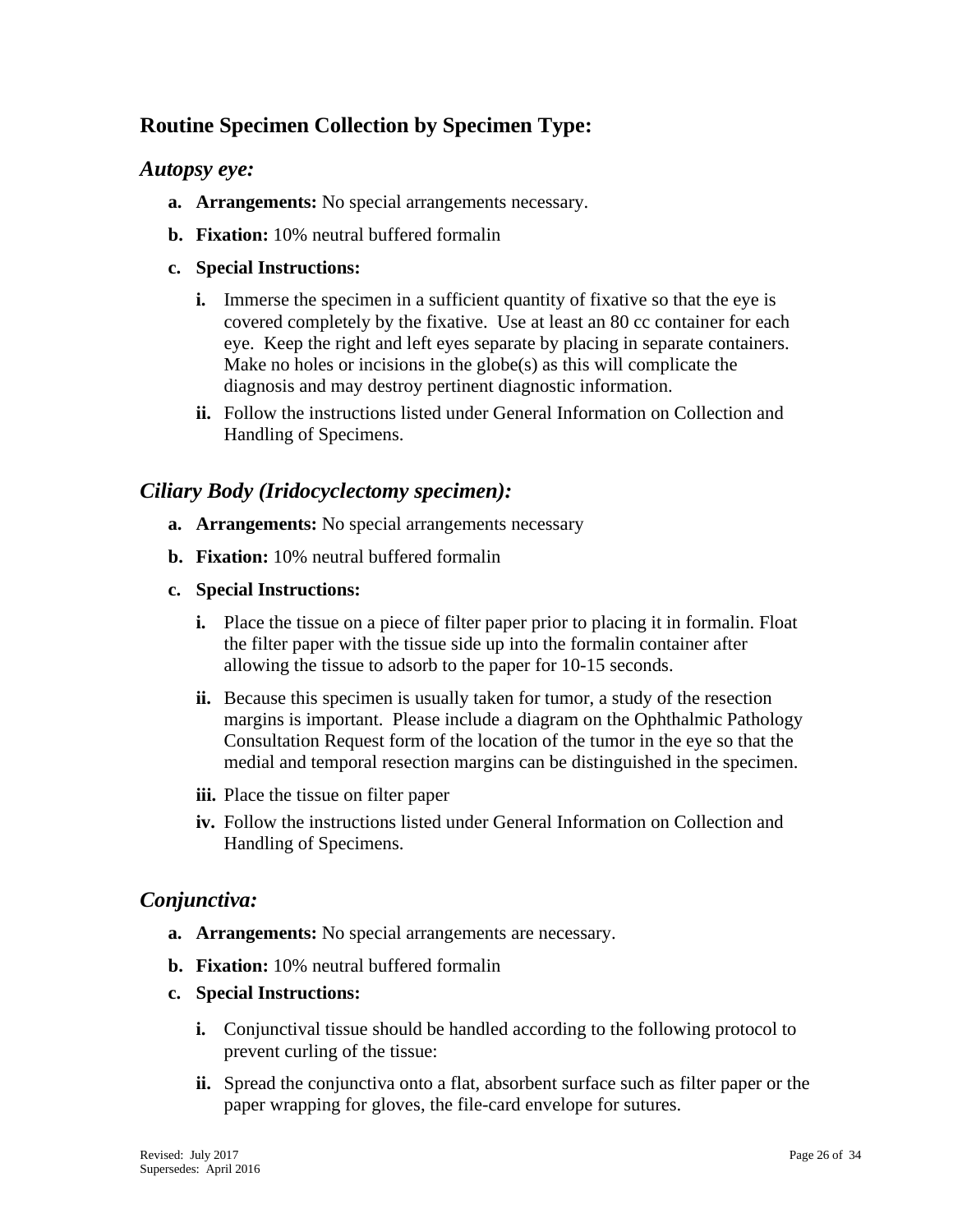- **iii.** Allow the conjunctival tissue to become adherent to the paper for approximately 10-15 seconds.
- **iv.** When the tissue is adherent to the paper, float the paper with the tissue into the formalin with the tissue surface facing up. The absorbent material will soak up fixative and sink to the bottom of the container. The specimen will be received in the pathology laboratory with its proper orientation preserved.
- **d.** It is important that an accurate clinical diagnosis accompany the specimen. For example, conjunctival biopsies to rule out sarcoid *are handled differently* by the grossing pathologist from biopsies for suspected neoplasms.
	- **i.** Follow the instructions listed under **[General Information on Collection and](#page-3-1)  [Handling of Specimens.](#page-3-1)**
	- **ii.** When a conjunctival biopsy is done to rule out **ocular cicatricial pemphigoid (OCP)**, half of the specimen should be sent fresh to the Immunopathology Lab and the other half in formalin to the Eye Pathology lab.
	- **iii.** Both specimens should be accessioned under an Eye Pathology accession number. The Immuno Lab should put their portion of the report in the Additional Procedures section of our report.
	- **iv.** Place an order for Eye Pathology Exam in Epic or Epic OpTime. Indicate in the electronic order that tissue has been sent to the Immunopathology lab. An Eye Pathology yellow consult form is optional.

## <span id="page-26-0"></span>*Corneal Biopsy:*

- **a. Arrangements:** Please contact the F.C. Blodi Eye Pathology laboratory (319- 335-7609) before surgery when the anticipated diagnosis will require: (1) electron microscopy, (2) immunopathology, (3) the detection of crystalline substances, especially urate crystals.
- **b. Fixation:** 10% neutral buffered formalin, unless specimen is for electron microscopy, immunopathology, or the detection of crystalline substances, especially urate crystals in these cases contact the Ophthalmic Pathology Laboratory for fixation instructions.

## **c. Special Instructions:**

- **i.** Send tissue separately to Microbiology for culture as needed, this needs a separate Epic order.
- **ii.** Follow the instructions listed under General Information on Collection and Handling of Specimens.

## <span id="page-26-1"></span>*Corneal Buttons (tissue from transplant procedures):*

**a. Arrangements:** Please contact the F.C. Blodi Eye Pathology laboratory (319- 335-7609) **before** surgery when the anticipated diagnosis will require: (1) electron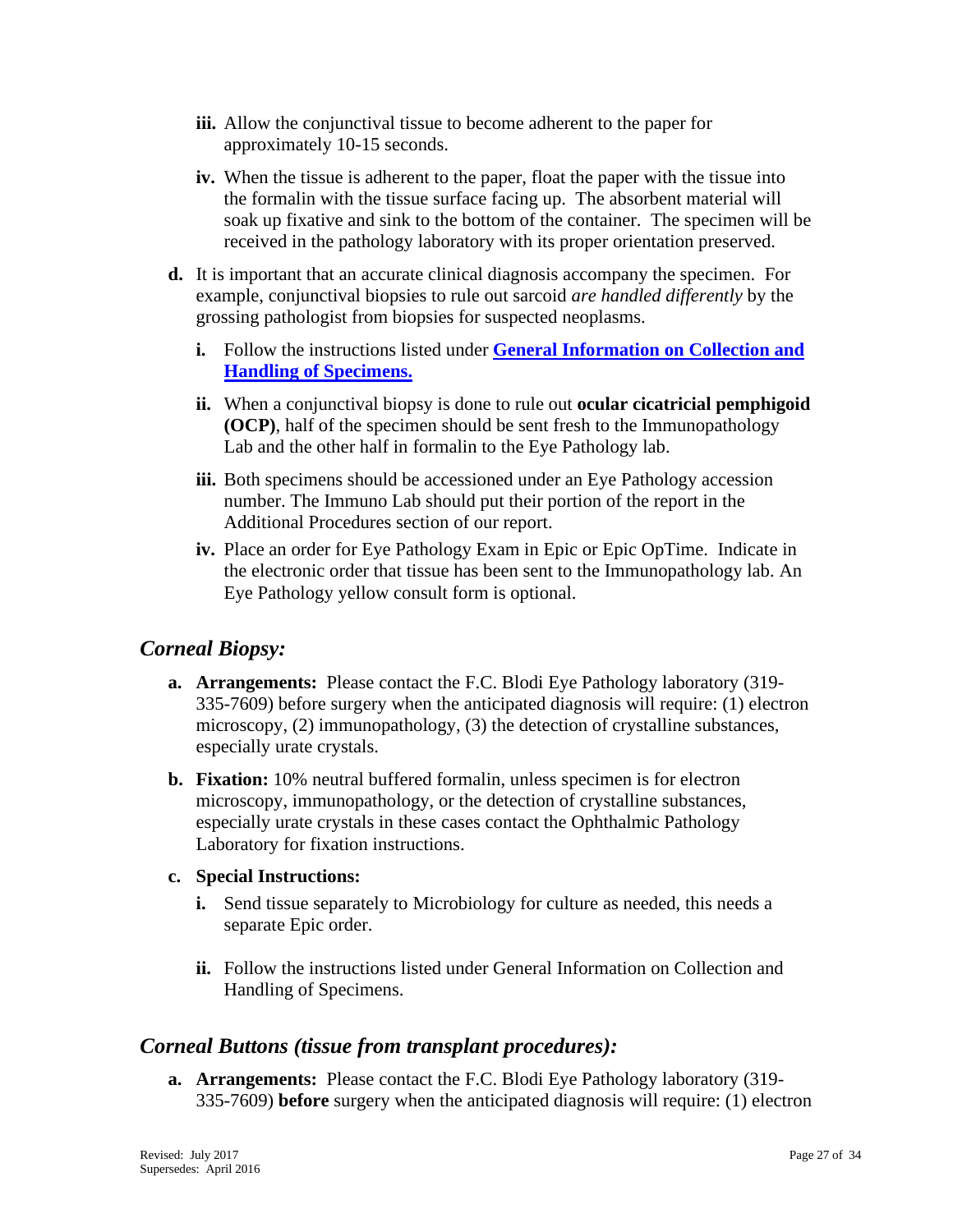microscopy, (2) immunopathology, (3) the detection of crystalline substances, especially urate crystals.

**b. Fixation:** 10% neutral buffered formalin, unless specimen was for electron microscopy, immunopathology, or the detection of crystalline substances, especially urate crystals in these cases contact the Ophthalmic Pathology Laboratory for fixation instructions.

#### **c. Special Instructions:**

- **i.** Corneal buttons should not be allowed to desiccate in the operating room before being placed into fixative. Because it may be important to wait until donor tissue is secured into place, put the host material into tissue culture medium until the surgeon considers the circumstances of the operation "safe enough" to permit host tissue fixation.
- **ii.** Follow the instructions listed under General Information on Collection and Handling of Specimens, unless the specimen is for electron microscopy, immunopathology or detection of crystalline substances (urate crystals).

## <span id="page-27-0"></span>*Descemet Membrane:*

- **a. Arrangements:** No special arrangements are necessary.
- **b. Fixation:** 10% neutral buffered formalin
- **c. Special Instructions:**
	- **i.** Descemet membrane is clear and translucent and can be difficult to visualize with the naked eye. Care should be taken to make sure that Descemet membrane does not remain attached to surgical instruments or on the surgical field before sealing the specimen container.
	- **ii.** Follow the instructions listed under General Information on Collection and Handling of Specimens**.**

## <span id="page-27-1"></span>*Enucleation (Eyeball/Globe):*

- **a. Arrangements:** Contact the F.C. Blodi Eye Pathology laboratory (319-335-7609) in advance of the removal of the eye if special studies (such as electron microscopy or immunopathology) are to be performed on the tissue.
- **b. Fixation:** 10% neutral buffered formalin
- **c. Special Instructions:**
	- **i.** Immerse the specimen in sufficient quantity of fixative so that the eye is covered. Use at least an 80 cc specimen container. Make no holes or incisions into the globe.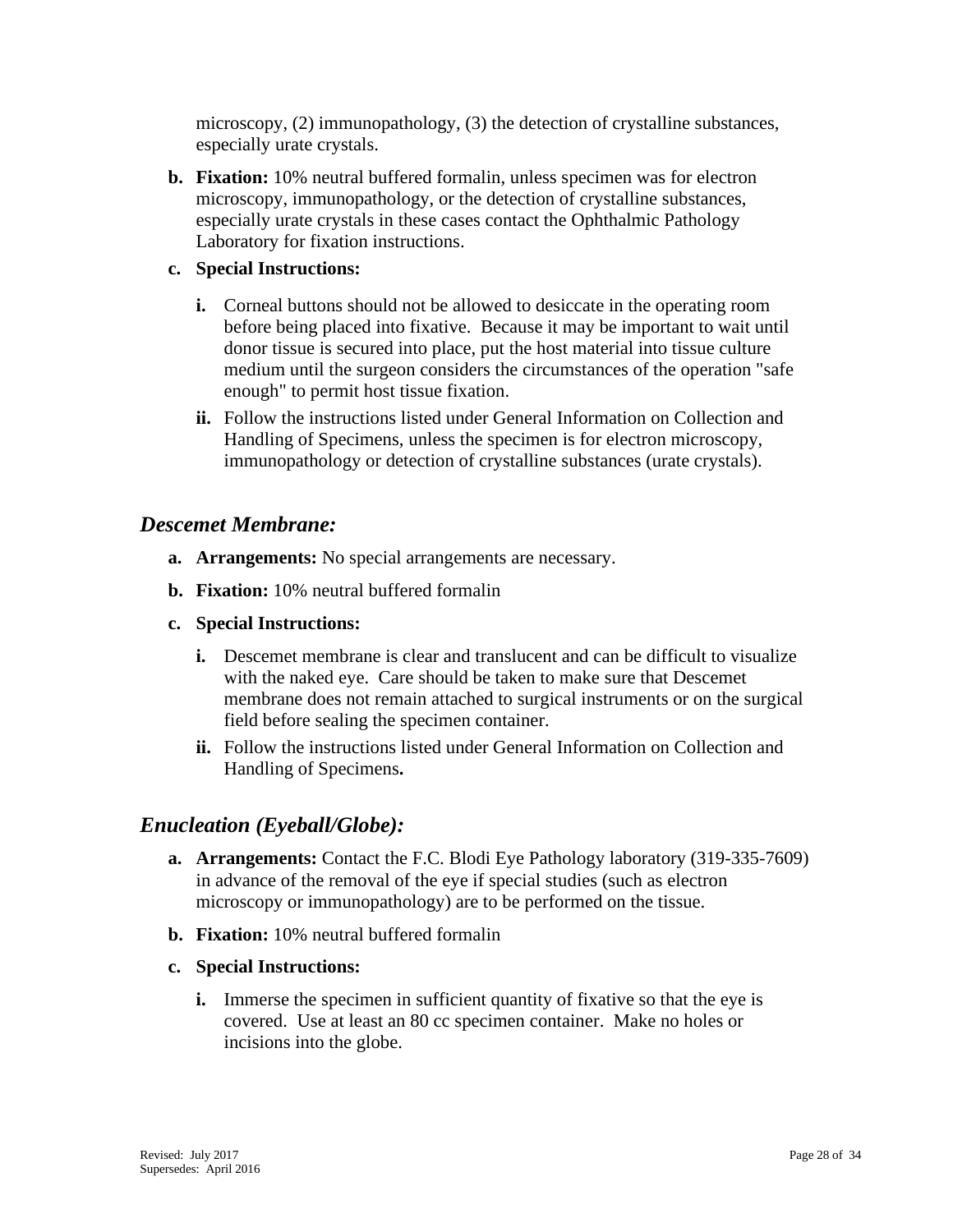- **ii.** It is important that a complete clinical history accompany the specimen (e.g., a list of any previous operations performed on the eye may alert the pathologist to the presence of an intraocular lens or a surgical wound).
- **iii.** If an eye is removed for tumor, provide a copy of the fundus drawing so that the eye may be sectioned in an appropriate plane.
- **iv.** Follow the instructions listed under General Information on Collection and Handling of Specimens.

## <span id="page-28-0"></span>*Evisceration:*

- **a. Arrangements:** No special arrangements are necessary
- **b. Fixation:** 10% neutral buffered formalin
- **c. Special Instructions:**
	- **i.** Follow the instructions listed under General Information on Collection and Handling of Specimens.

## <span id="page-28-1"></span>*Exenteration (Eye and orbital contents):*

- **a. Arrangements**: No special arrangements are necessary
- **b. Fixation:** 10% neutral buffered formalin
- **c. Special Instructions:**
	- **i.** Please be certain to have all portions of this large specimen completely covered by fixative. This requires a larger than average specimen container.
	- **ii.** Follow the instructions listed under General Information on Collection and Handling of Specimens.

## <span id="page-28-2"></span>*Eyelid/skin:*

- **a. Arrangements**: No special arrangements are necessary
- **b. Fixation:** 10% neutral buffered formalin

#### **c. Special Instructions:**

**i.** If the resection margins are important, please submit an Ophthalmic Pathology Consultation yellow request form with a diagram indicating landmarks for orientation and the location of the tumor or area of interest in the eyelid so that the resection margins can be distinguished in the specimen.

**ii.** Follow the instructions listed under General Information on Collection and Handling of Specimens.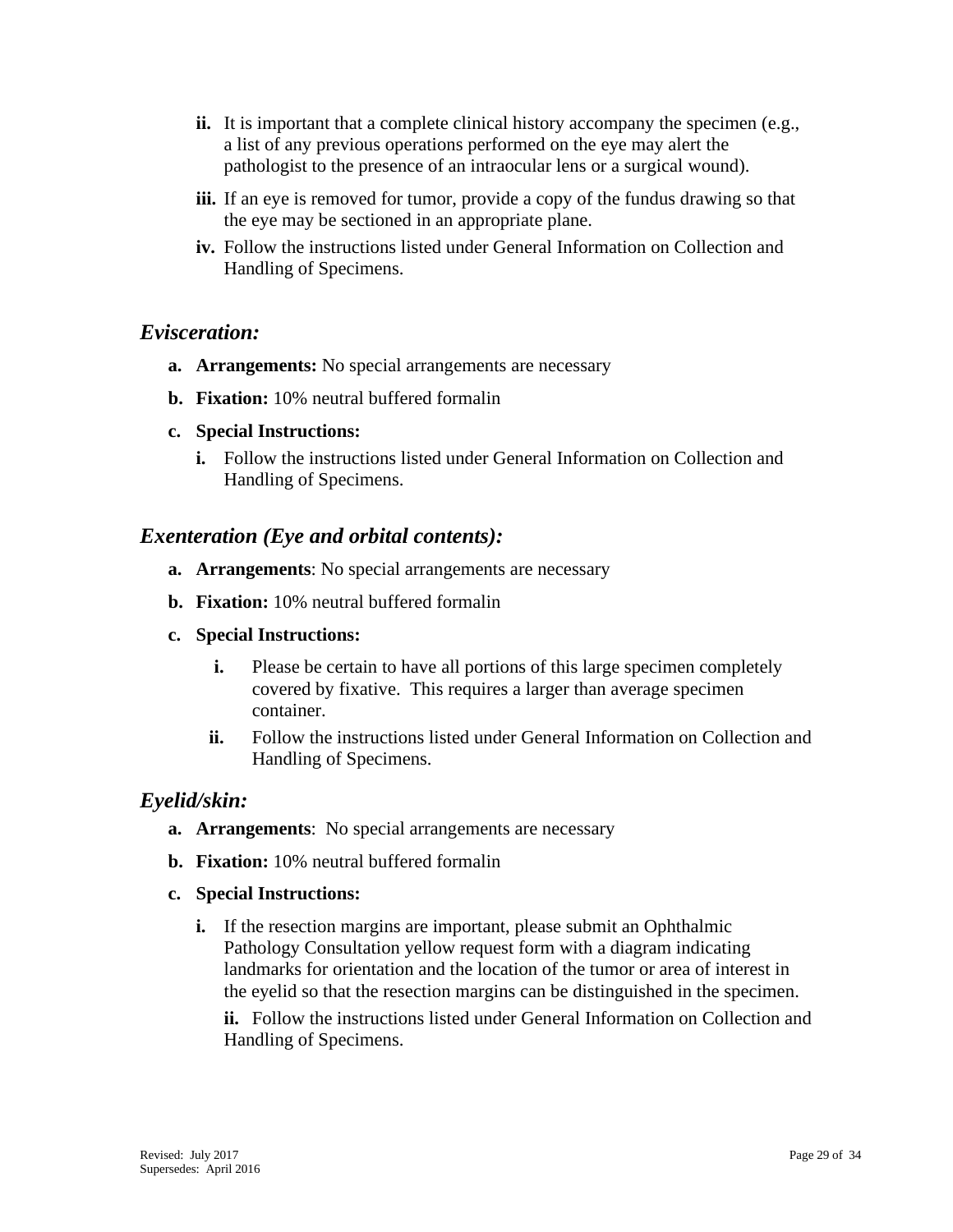## <span id="page-29-0"></span>*Foreign Body:*

- **a. Arrangements**: The specimen may be sent to the Microbiology Lab for cultures and, then, after cultures are complete, the specimen is sent to the F.C. Blodi Eye Pathology laboratory for gross examination and is then archived.
- **b. Fixation:** None, sometimes received in microbiology culture broth.
- **c. Special Instructions:**
	- **i.** These specimens are stored indefinitely as archival material and may be important for medicolegal reasons.

## <span id="page-29-1"></span>*Intraocular Lens Implants and Other Ocular Devices:*

- **a. Arrangements**: No special arrangements are necessary.
- **b. Fixation:** None
- **c. Special Instructions:** 
	- **i.** Please provide the name of the manufacturer of the lens together with the model number or style of the lens when possible. These specimens are archived indefinitely in the laboratory and may be important for medicolegal reasons.

#### <span id="page-29-2"></span>*Iris:*

- **a. Arrangements:** If the iris is removed for a suspected tumor, please see instructions listed above under **ciliary body (iridocyclectomy)** specimens.
- **b. Fixation: 10%** neutral buffered formalin
- **c. Special Instructions:**
	- **i.** There are no special instructions if the iris is removed at the time of glaucoma filtering procedures.
	- **ii.** Follow the instructions listed under General Information on Collection and Handling of Specimens.

## <span id="page-29-3"></span>*Lacrimal System (lacrimal gland or sac):*

- **a. Arrangements**: If material is sent for immunopathology or flow cytometry, please contact the F.C. Blodi Eye Pathology laboratory for instructions prior to surgery.
- **b. Fixation:** 10% neutral buffered formalin, unless specimen is for flow cytometry. Tissue sent to the flow cytometry lab should be sent fresh (no fixative) on a saline moistened gauze in a separate container directly to the flow lab.
- **c. Special Instructions:**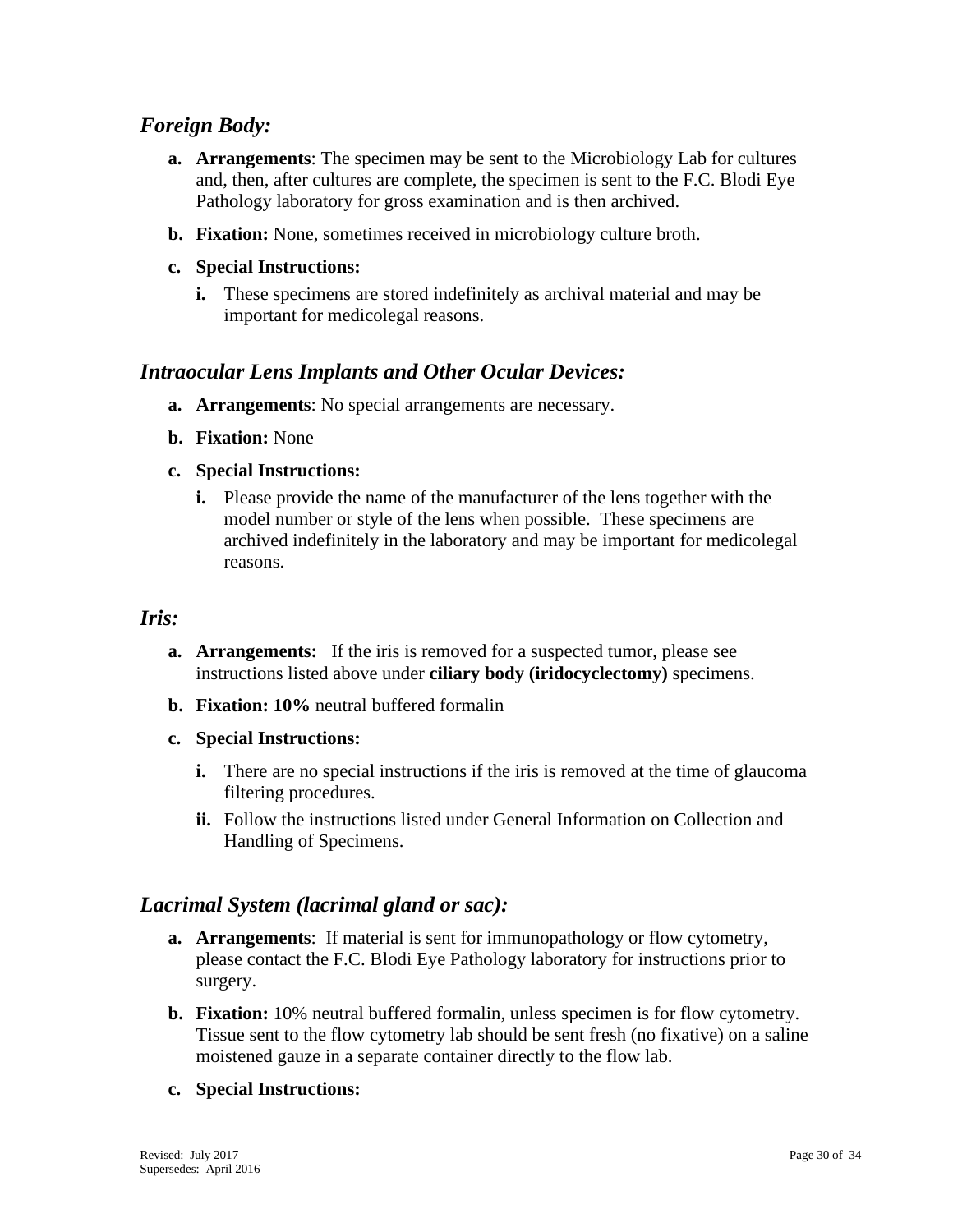- **i.** Place an order for Eye Pathology Exam in Epic or Epic OpTime. Indicate in the electronic order that tissue has been sent to the Flow cytometry lab. If desired, an Eye Pathology yellow consult form can also be sent.
- **ii.** A **separate order must be placed for Flow Cytometry** in Epic or Epic OpTime.
- **iii.** If the tissue is for the F.C. Blodi Eye Pathology laboratory, follow the instructions listed under General Information on Collection and Handling of Specimens.

## <span id="page-30-0"></span>*Muscle:*

- **a. Arrangements**: No special arrangements are necessary
- **b. Fixation:** 10% neutral buffered formalin
- **c. Special Instructions:**
	- **i.** Specimens to be evaluated for degenerative neuromuscular disease should be sent to Surgical Pathology for evaluation following their protocol for muscle biopsies. An order should be placed for Surgical Pathology Exam in Epic or Epic OpTime.
	- **ii.** Follow the instructions listed under General Information on Collection and Handling of Specimens.

## <span id="page-30-1"></span>*Optic Nerve:*

- **a. Arrangements**: No special arrangements are necessary
- **b. Fixation:** 10% neutral buffered formalin
- **c. Special Instructions:**
	- **i.** Follow the instructions listed under General Information on Collection and Handling of Specimens.

## <span id="page-30-2"></span>*Optic Nerve Sheath*

- **a. Arrangements**: No special arrangements are necessary
- **b. Fixation:** 10% neutral buffered formalin
- **c. Special Instructions:**
	- **i.** Follow the instructions listed under General Information on Collection and Handling of Specimens.

## <span id="page-30-3"></span>*Orbital Biopsy (Routine, not for suspected lymphoid lesion):*

- **a. Arrangements**: No special arrangements are necessary
- **b. Fixation:** 10% neutral buffered formalin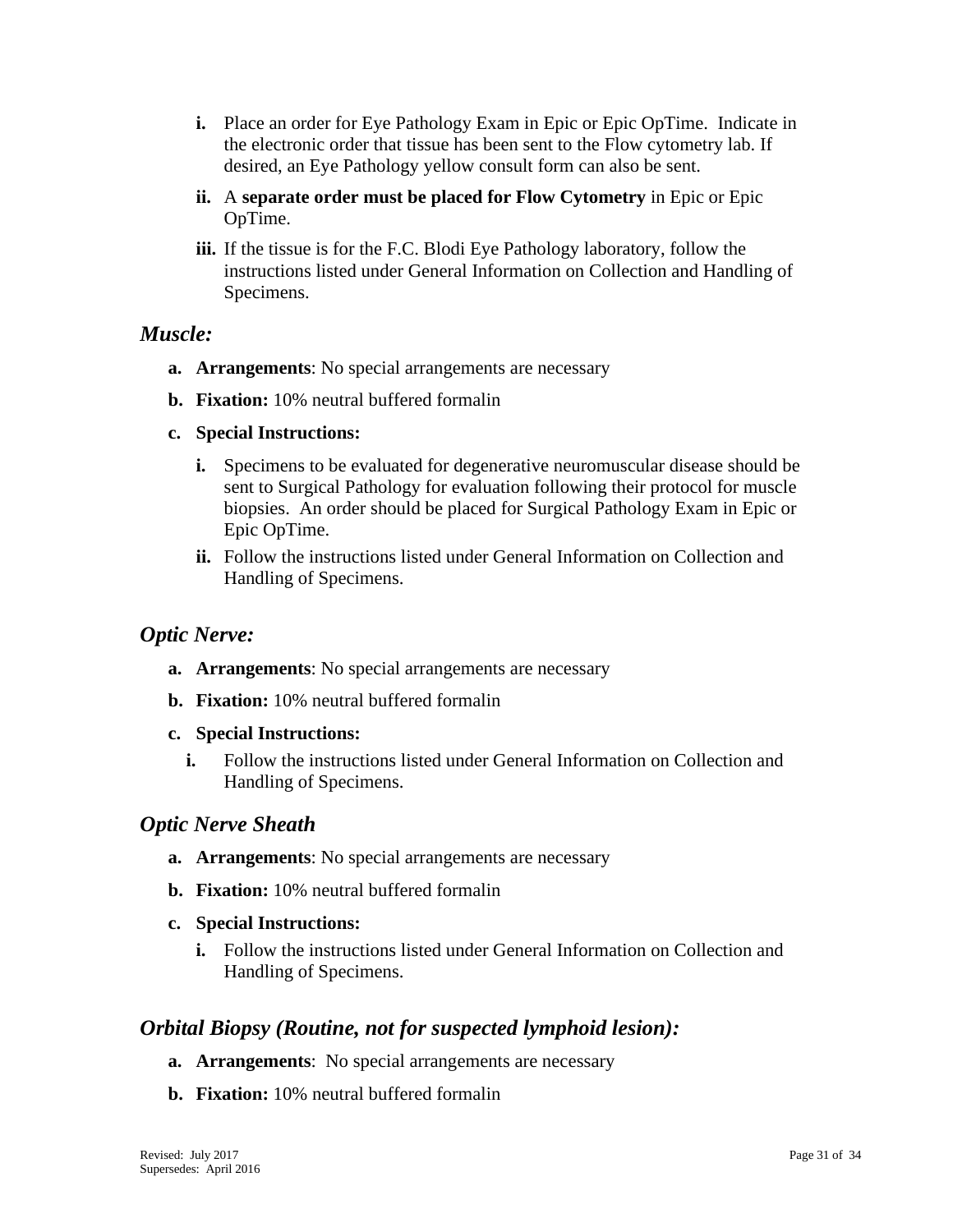#### **c. Special Instructions:**

**i.** Follow the instructions listed under General Information on Collection and Handling of Specimens.

## <span id="page-31-0"></span>*Orbital Lymphoid Lesion:*

- **a. Arrangements**: Material should also be sent for Flow Cytometry if possible. Please contact the F.C. Blodi Eye Pathology laboratory for instructions prior to surgery.
- **b. Fixation:** 10% neutral buffered formalin for portion sent to Eye Pathology Lab. Tissue sent to the flow cytometry lab should be sent fresh (no fixative) on a saline moistened gauze in a separate container directly to the flow lab.

#### **c. Special Instructions:**

- **i.** At least 3 cubic mm of tissue is required for Flow cytometric analysis.
- **ii.** Place an order for Eye Pathology Exam in Epic or Epic OpTime. Indicate in the electronic order that tissue has been sent to the Flow Cytometry lab. If desired, an Eye Pathology yellow consult form can also be sent.
- **ii.** A **separate order must be placed for Flow Cytometry** in Epic or Epic OpTime.
- **iii.** For tissue sent to the F.C. Blodi Eye Pathology laboratory, follow the instructions listed under General Information on Collection and Handling of Specimens.

## <span id="page-31-1"></span>*Pediatric Orbital Tumor:*

- **a. Arrangements**: Material will be needed for cytogenetics studies. Please contact the F.C. Blodi Eye Pathology laboratory for instructions prior to surgery.
- **b. Fixation:** 10% neutral buffered formalin for the F.C. Blodi Eye Pathology laboratory
	- **i.** Fresh tissue in tissue culture medium (RPMI) to be sent to the Cytogenetics Laboratory.

#### **c. Special Instructions:**

- **i.** Place an order for Eye Pathology Exam in Epic or Epic OpTime. Indicate in the electronic order that tissue has been sent to the Cytogenetics lab. An Eye Pathology yellow consult form is optional.
- **ii.** A **separate order must be placed for Cytogenetics** in Epic or Epic OpTime.
- **iii.** If the tissue is for the F.C. Blodi Eye Pathology laboratory, follow the instructions listed under General Information on Collection and Handling of Specimens**.**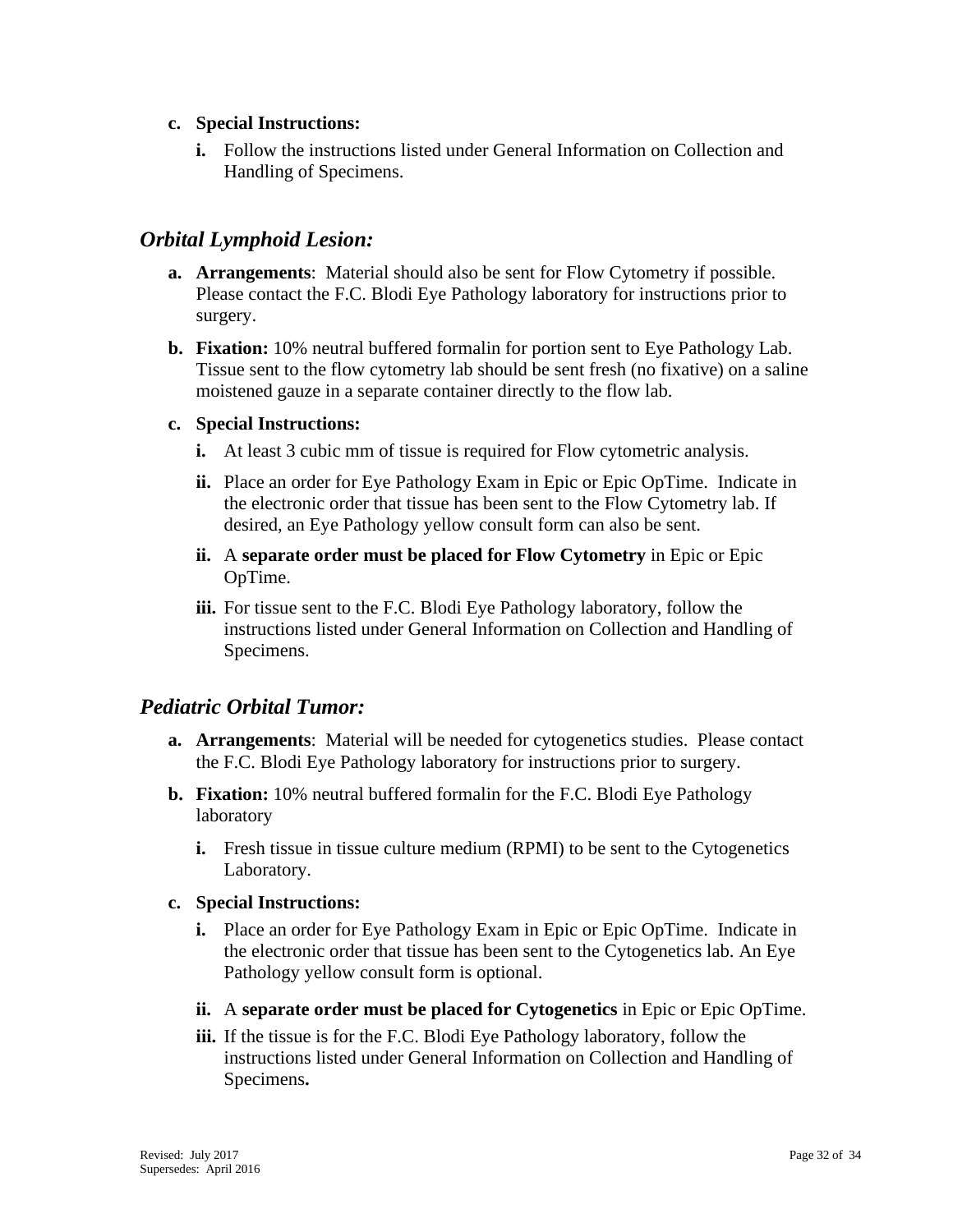## <span id="page-32-0"></span>*Pterygium:*

- **a. Special Arrangements**: No special arrangements are necessary
- **b. Fixation:** 10% neutral buffered formalin
- **c. Special Instructions:**
	- **i.** Follow the procedure under General Information on Collection and Handling of Specimens (beginning on page 1).

## <span id="page-32-1"></span>*Trabecular Meshwork:*

- **a. Arrangements**: No special arrangements are necessary
- **b. Fixation:** 10% neutral buffered formalin
- **c. Special Instructions:**
	- **i.** Follow the instructions listed under General Information on Collection and Handling of Specimens.

## <span id="page-32-2"></span>**Physician Notification:**

- **1.** If the specimen diagnosis is critical to the patient's treatment and requires immediate attention, the pathologist will contact the attending physician as soon as the diagnosis is complete.
	- **a.** The above information is documented in the "Comment" section of the eye pathology report along with the following information:
		- **i.** Date
		- **ii.** Time
		- **iii.** First and last name of person notified
- **2.** All reports are sent electronically to the attending physician's Epic in-box as a "Resulted Test" for in-house cases.
- **3.** A hard copy is printed and retained indefinitely in the F.C. Blodi Eye Pathology Laboratory.